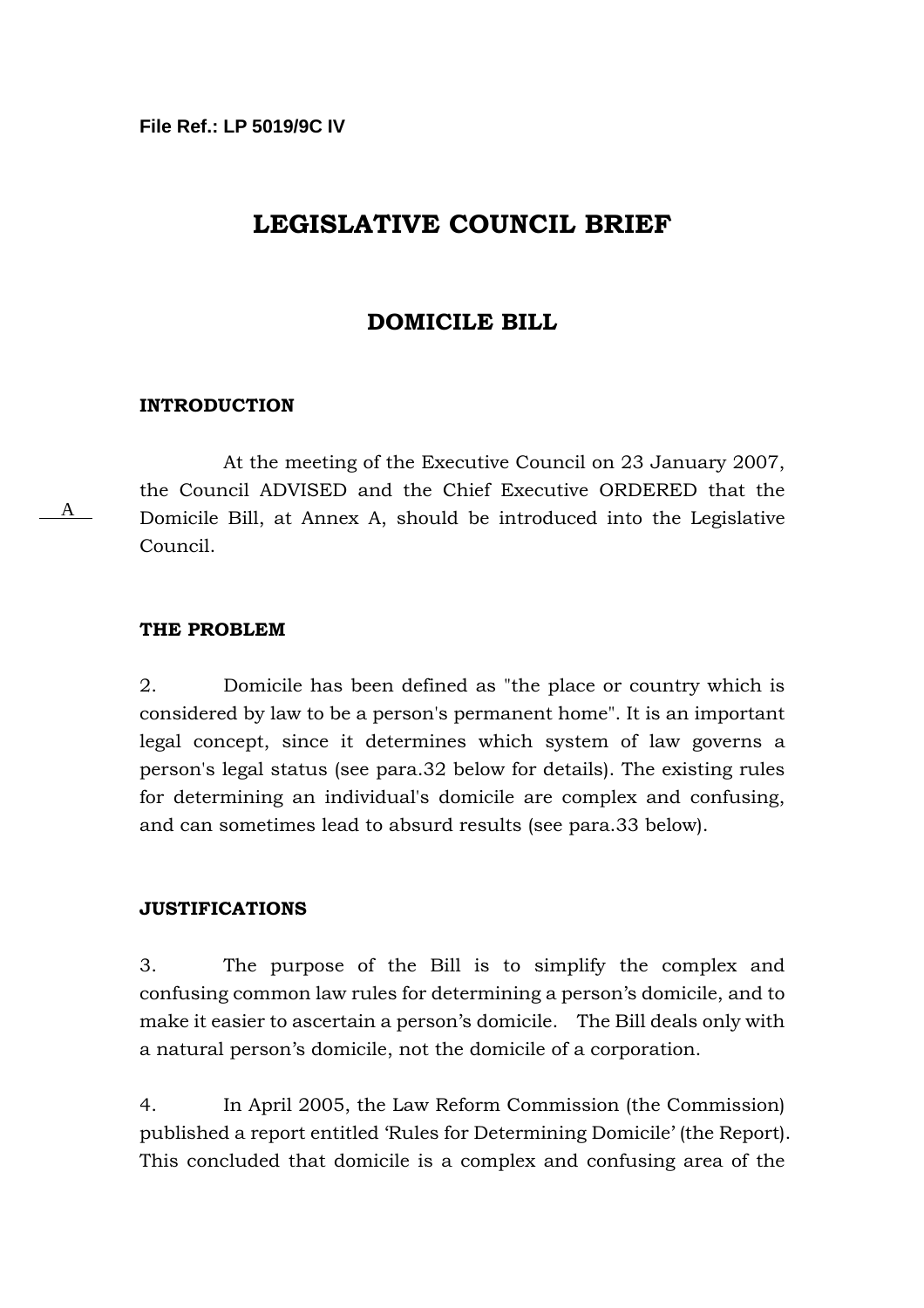common law. The Commission made a number of recommendations for legislative improvement, a summary of which is at Annex B. The Commission considers that, for practical purposes, the recommendations would not change the domicile of many people, with the exception of a married woman's domicile which will no longer depend on that of her husband.

B

5. The Commission also recommended a major change in the law relating to the domicile of children so that this will no longer be directly tied to the parents' domicile. This proposal will ensure that the domicile of children more closely reflects modern realities. The Commission also recommended the abolition of the concept of domicile of origin so that the domiciliary rule will be better tuned to modern conditions. The Bill incorporates the Commission's recommendations.

6. The concept is unconnected with, and distinct from, nationality, right of abode and citizenship. The central notion of domicile is that of a long-term relationship between person and place, on the basis of which the system of law governing certain issues (as explained in paragraph 32) is determined. The meaning of the other concepts is as follows –

- (a) Nationality is about the relationship between a citizen of a nation and the nation itself, customarily involving allegiance by the citizen and protection by the nation (Black's Law Dictionary). While a person can be stateless, or have more than one nationality at the same time, he cannot be without a domicile, and can have only a single domicile at any one time for a particular purpose.
- (b) Citizenship means the status of being a citizen. A citizen is a person who, by either birth or naturalization, is a member of a political community, owing allegiance to the community and being entitled to enjoy all its civil rights and protections. (Black's Law Dictionary)
- (c) The concept of domicile (居籍) does not have anything to do with a person's right of abode in Hong Kong (居港權) because

*-* 2 -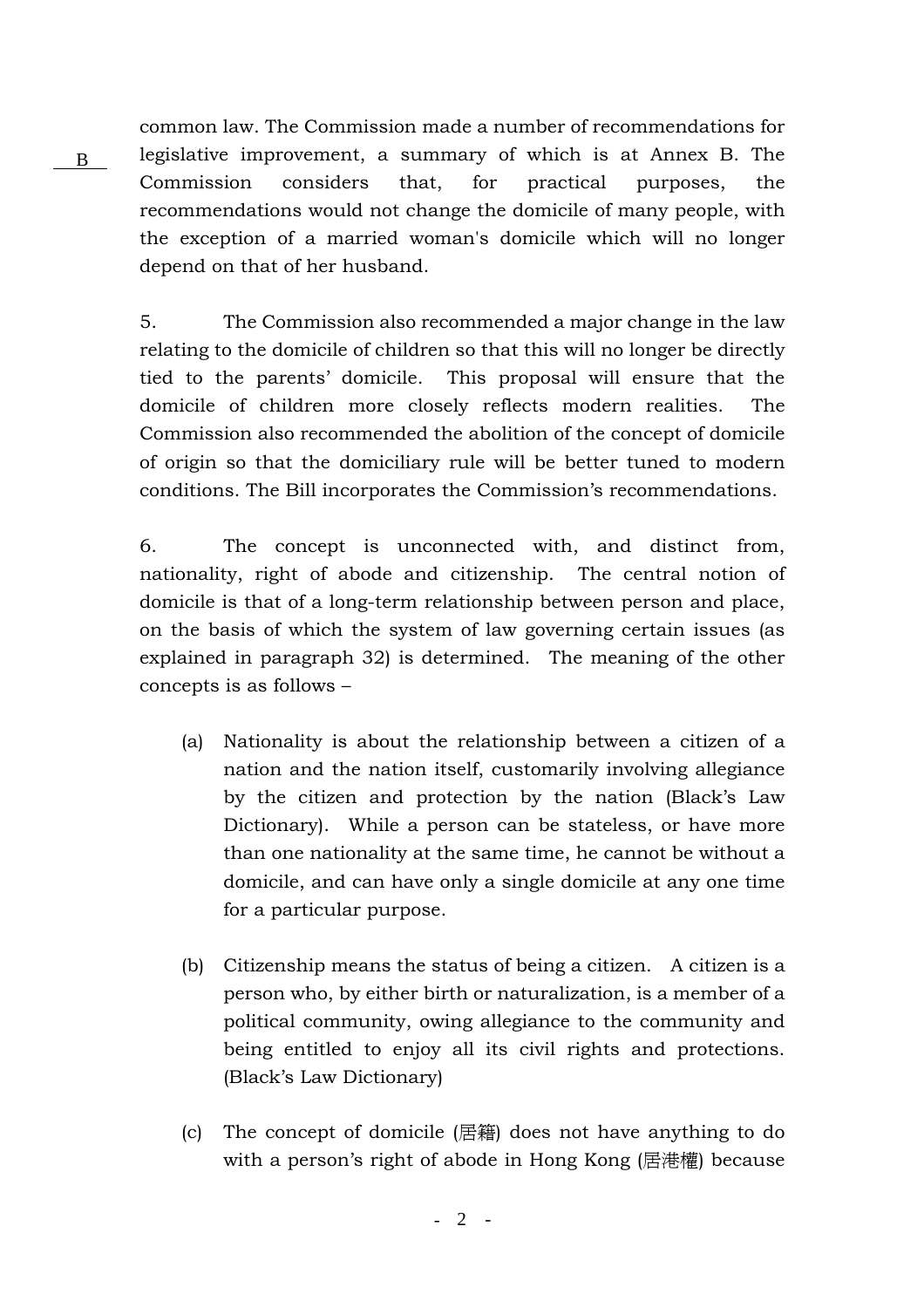his right of abode does not depend on his domicile. Right of abode is a concept used in the context of the Immigration Ordinance and the Basic Law (e.g. BL 24). A person who enjoys the right of abode in Hong Kong has the right to land in Hong Kong and the right not to have imposed upon him any condition of stay in Hong Kong. He also has the right not to have a deportation order made against him; and not to have a removal order made against him. All Hong Kong permanent residents enjoy the right of abode. (Halsbury's Laws of HK, Vol. 14, para. 215.003) Regarding "居籍" as the equivalent of "domicile", it shall be construed in accordance with section 10C of the Interpretation and General Clauses (Cap. 1), which provides –

"Where an expression of the common law is used in the English language text of an Ordinance and an analogous expression is used in the Chinese language text thereof, the Ordinance shall be construed in accordance with the common law meaning of that expression."

Pursuant to section 10C, "居籍" as an equivalent of the common law expression of "domicile" will have the common law meaning of "domicile". The expression "domicile" having nothing to do with "right of abode", neither does "居籍" have anything to do with "居港權". It should also be noted "居籍" is the established Chinese rendition of "domicile" (when used in relation to a natural person) in various existing ordinances of Hong Kong.

### **THE BILL**

7. The main provisions of the Bill are as follows.

### **Clause 3 – General rules**

8. Clause 3 of the Bill sets out general principles governing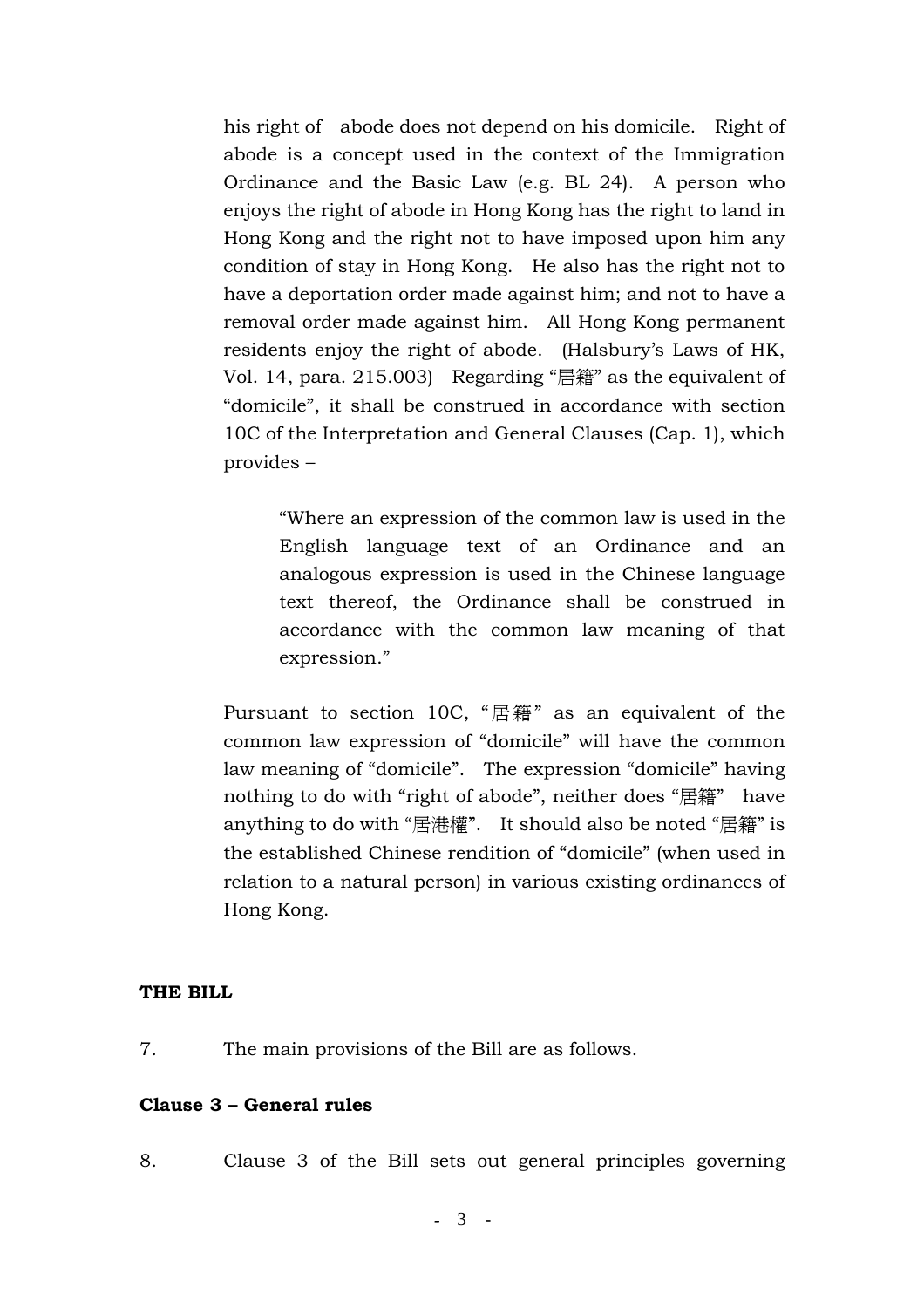domicile (Recommendation 14(b) of the Report). These principles reflect the existing common law and do not change that law:

- (a) no person can be without a domicile;
- (b) no person can at the same time and for the same purpose have more than one domicile; and
- (c) where an individual's domicile is in issue before any court in Hong Kong, the issue is to be determined by the law of Hong Kong.

# **Clause 4 - Domicile of children**

9. To replace the existing concepts of domicile of origin and domicile of dependency, the Commission recommends a single test, which ties the child's domicile to the jurisdiction with which he is most closely connected, as well as two presumptions so as to simplify the law.

- 10. Clause 4 implements that recommendation
	- (a) by providing that a child is domiciled in the country or territory with which he is most closely connected;
	- (b) by introducing 2 rebuttable presumptions to assist in the determination of the country or territory of closest connection, that is to say  $-$ 
		- (i) where the child's parents are domiciled in the same country or territory and the child has his home with either or both of them, it shall be presumed, unless the contrary is proved, that the child is most closely connected with that country or territory; and
		- (ii) where the child's parents are not domiciled in the same country or territory and the child has his home with one of them, but not with the other, it shall be presumed, unless the contrary is proved, that the child is most closely connected with the country or territory in which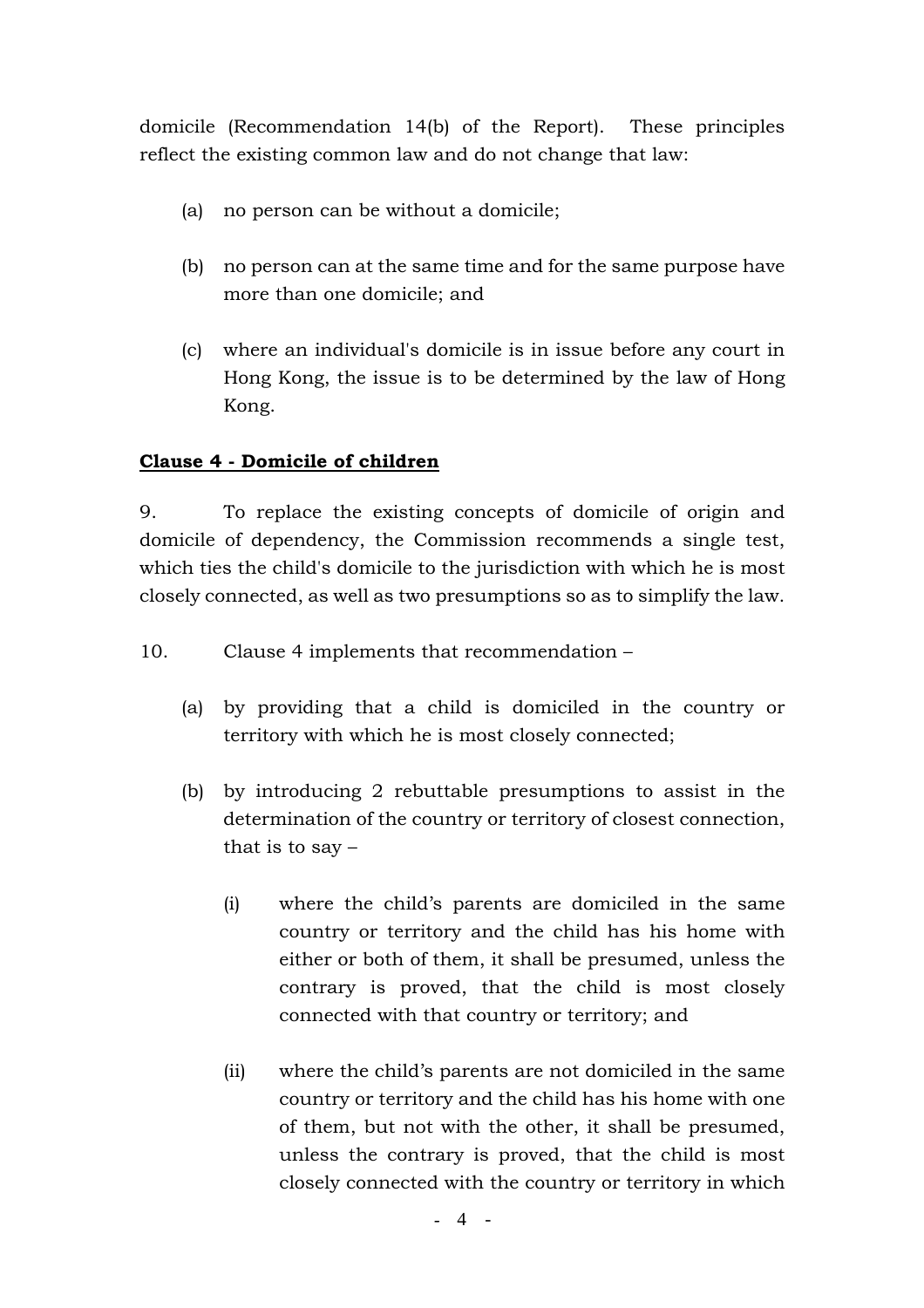the parent with whom he has his home is domiciled.

# **Clause 5 - Domicile of adults**

11. The existing rules on the acquisition by an adult of a domicile of choice have long been criticised as artificial and uncertain. They are artificial because a person's domicile of origin persists long after any connection with the country concerned has ended, making it difficult to establish a new domicile of choice. They lead to uncertainty because of difficulties in determining a person's intention.

12. Under the existing law, the act required to acquire domicile is "residence" which the courts have held "means very little more than physical presence". The word "residence", however, gives the impression of connoting something more than mere physical presence. The Commission is of the view that "presence" in the country concerned can best bring out the essence of the act required to acquire a domicile.

13. According to some older authorities, the existing law also requires an intention to reside permanently in a place before a person can acquire a new domicile. The courts have criticised this stringent requirement as unrealistic since it may well mean that "no man would ever have a domicile at all, except his domicile of origin". The Commission favours a different test, namely, an intention to make a home in the country concerned indefinitely.

14. Clause 5(2) implements the above recommendations.

# **Clauses 6 and 7 – Acquiring a domicile in Hong Kong and another country or territory**

15. The Commission's recommendations in relation to the question whether the presence in the country concerned has to be lawful in order to acquire a domicile are implemented by clauses 6 and 7.

16. Clause 6(1) sets out a general rule that lawful presence in Hong Kong is required for an adult to acquire a domicile in Hong Kong. Clause 6(2) states that an adult's presence in Hong Kong is to be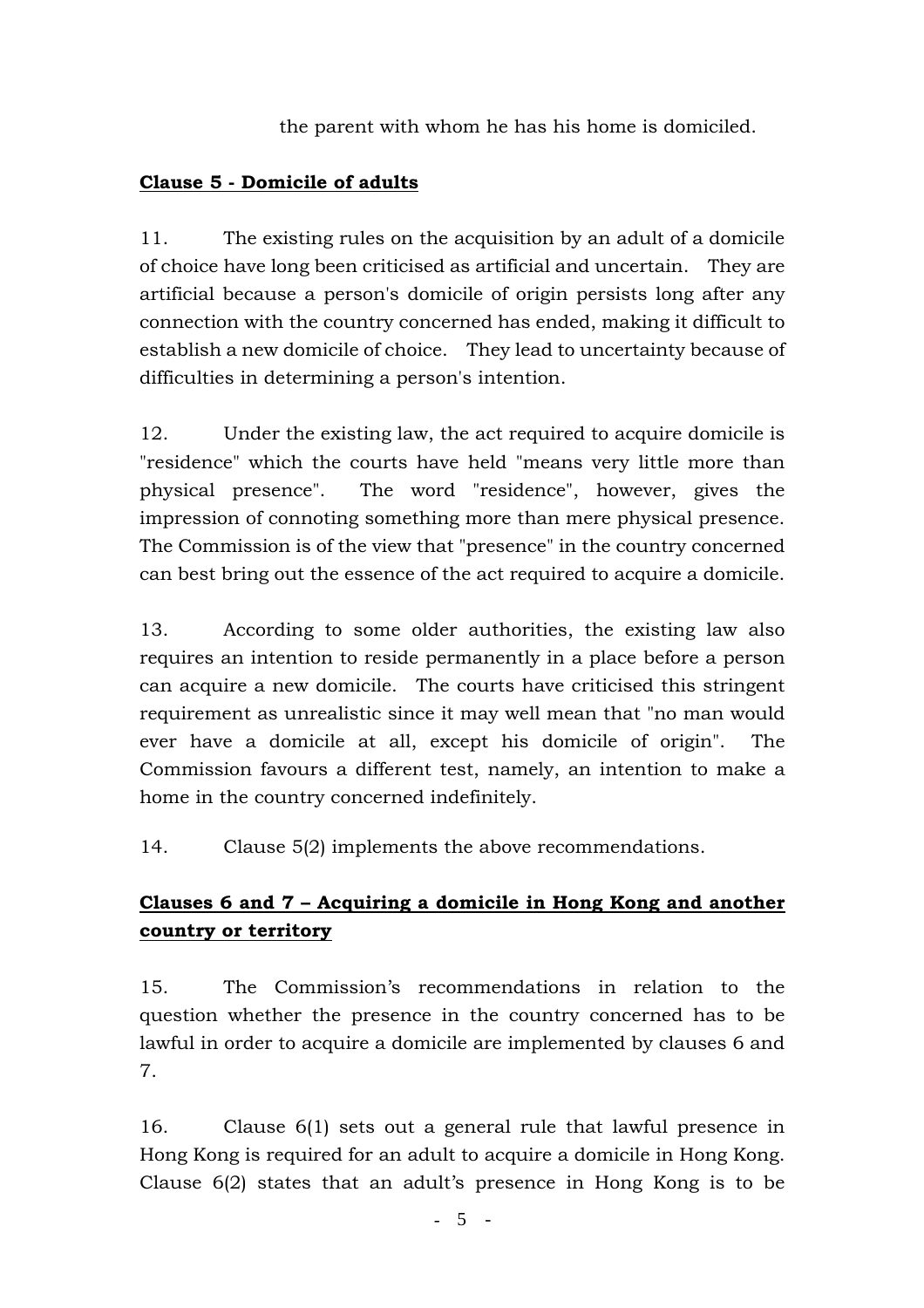presumed to be lawful unless the contrary is proved. Under clause 6(3), in exceptional circumstances where strict adherence to the general rule would result in injustice, an adult may acquire a domicile in Hong Kong even when his presence in Hong Kong is unlawful.

17. Clause 7 provides that, in deciding whether an adult acquires a domicile in a country or territory other than Hong Kong, one of the factors to be considered is whether his presence in that country or territory is lawful by the laws of that country or territory.

# **Clause 8 – Domicile of adults under disability**

18. Two aspects of the existing law on domicile of the mentally incapacitated lead to artificiality. First, the domicile of a mentally incapacitated person freezes at the onset of his incapacity. Second, if his incapacity commences before the age of majority, his domicile will be determined as if he were a child as long as he remains incapacitated. The Commission recommends that:

- (a) a mentally incapacitated adult should be domiciled in the country with which he is most closely connected;
- (b) a mentally incapacitated adult, on recovery of his capacity, should retain the domicile which he last held before his recovery, and he may then acquire a domicile of his choice; and
- (c) the relevant provision should be phrased so as to cover not only the mentally incapacitated, but also persons in a comatose, vegetative or semi-vegetative state, and any other person who for one reason or another is not able to form the required intention.

Clause 8 implements those recommendations.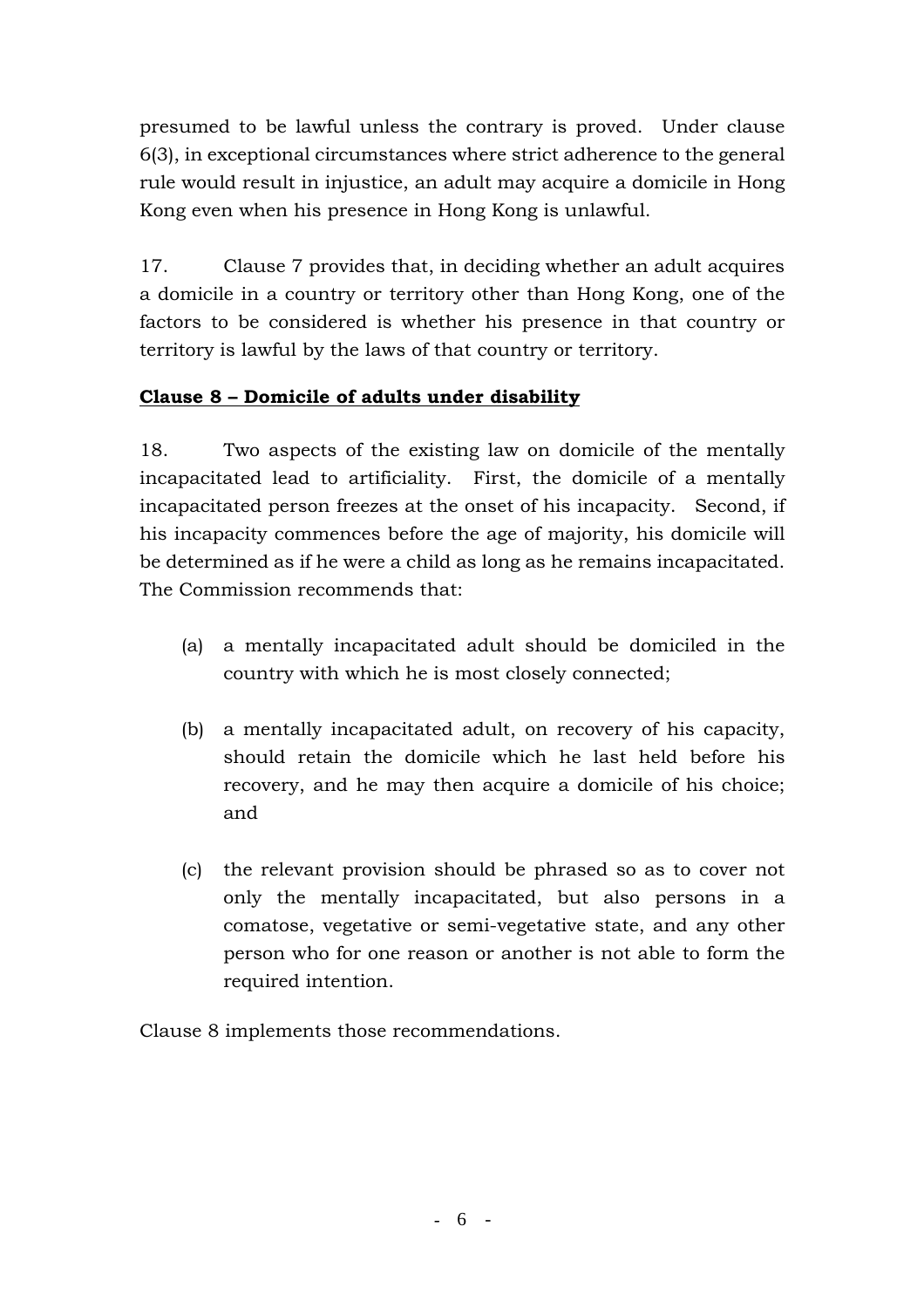# **Clause 9 – Continuity of domicile**

19. The Commission recommends adopting the rule that a person's domicile will continue until he acquires a new one. Clause 9 implements that recommendation.

# **Clause 10 – Domicile in country comprising two or more territories**

20. Under existing Hong Kong law, where a person lives in a federal or composite state without deciding in which constituent part of that state to settle permanently or indefinitely, he will not acquire a new domicile in any constituent part of that state.

21. Clause 10 implements a recommendation in the Report by providing that an adult who is present in a country comprising two or more territories, and who intends to make a home somewhere in that country for an indefinite period but has not formed an intention to make a home in any particular territory in that country, will be domiciled in the constituent territory with which he is most closely connected.

# **Clause 11 – Standard of proof**

22. Under existing law, the standard of proof may be higher than a mere balance of probabilities where the domicile to be displaced is a domicile of origin. Clause 11 implements the recommendation in the Report by providing that the normal civil standard of proof on a balance of probabilities applies in all disputes about domicile.

# **Clauses 12 and 13 – Domicile before and after commencement date**

23. If the rules for determining domicile are reformed, it is likely that the existing domicile of some persons may be affected. It is therefore necessary to consider the transition from the existing rules to the new rules. The Commission recommends that:

(a) the new legislation should not have retrospective effect;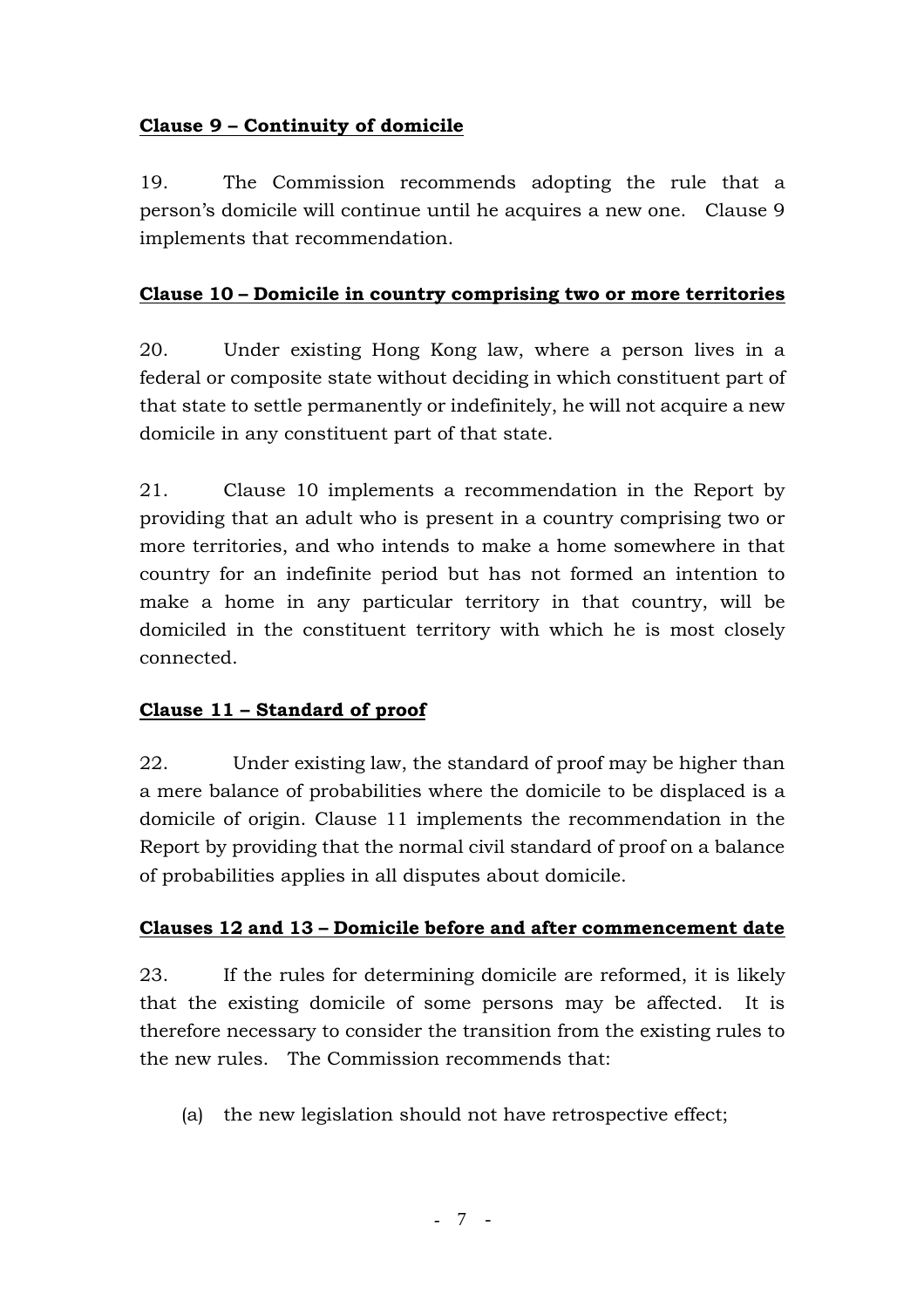- (b) a person's domicile at any time before the commencement date of the new legislation should be determined as if the legislation had not been passed; and
- (c) his domicile at any time on or after that date should be determined as if the new legislation had always been in force.

Clauses 12 and 13 implement those recommendations. Clause 13(3) provides that, for the purposes of determining the domicile of a person on or after the commencement date, various common law rules (including that relating to the domicile of origin) are abolished.

### **Clauses 14 and 15 – Consequential Amendments**

24. Clauses 14 and 15 contain consequential amendments to the Matrimonial Causes Ordinance (Cap. 179) (MCO).

### **LEGISLATIVE TIMETABLE**

25. The legislative timetable will be as follows –

committee stage and Third Reading

| Publication in the Gazette                                 | 26 January 2007 |
|------------------------------------------------------------|-----------------|
| First Reading and commencement<br>of Second Reading debate | 7 February 2007 |
| Resumption of Second Reading debate,                       | To be notified  |

# **IMPLICATIONS OF THE PROPOSAL**

26. The proposal is in conformity with the Basic Law, including the provisions concerning human rights. It has no economic, productivity, environmental or sustainability implications. There are also no financial or civil service implications.

27. The Bill does not contain any express binding effect provision.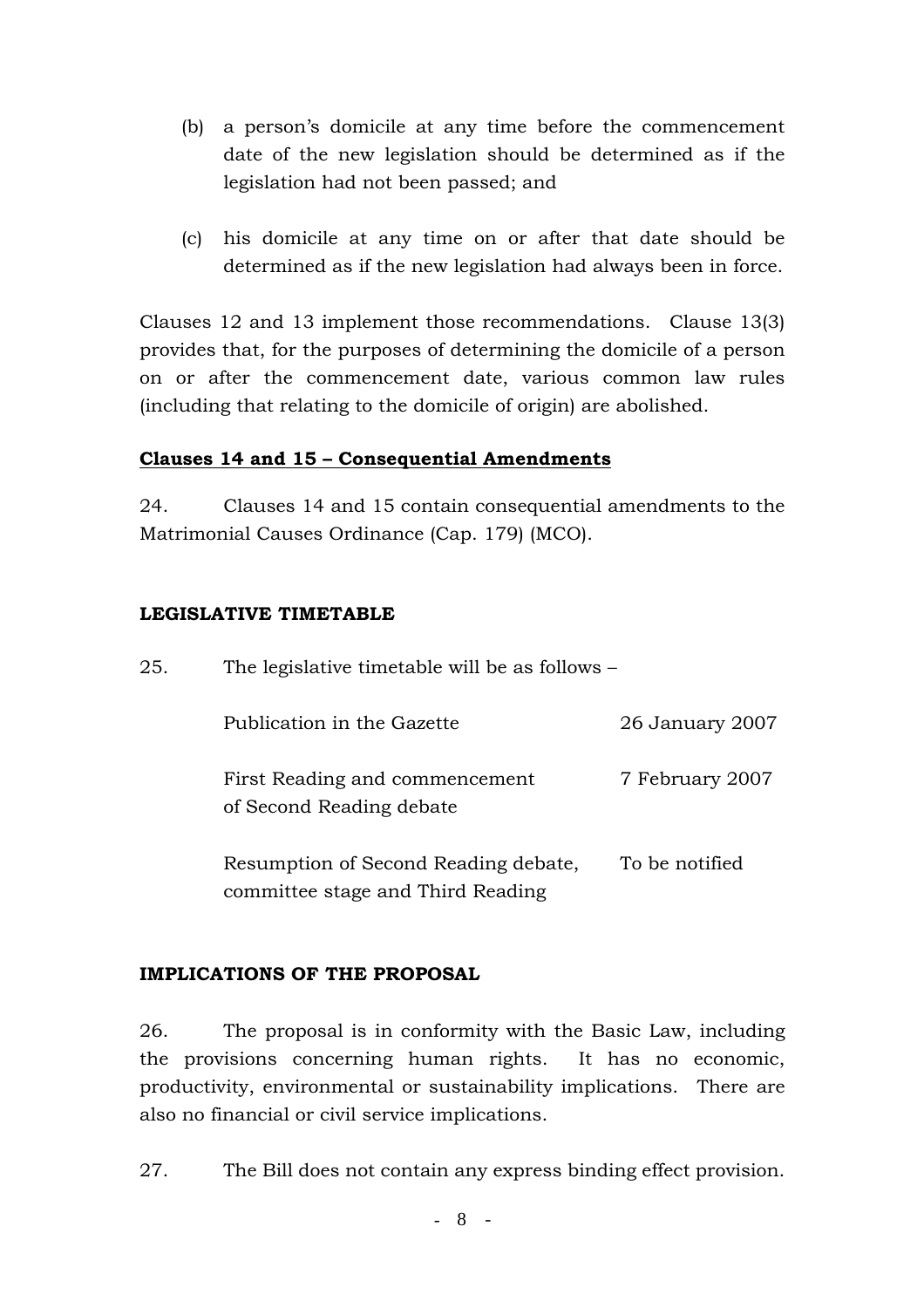### **PUBLIC CONSULTATION**

28. The Commission conducted a full public consultation exercise on its provisional recommendations between March and May 2004. More than 50 bodies were consulted, including the Law Society, the Bar Association, legal academics, chambers of commerce, business associations and political parties. The Commission's consultation paper was published in conjunction with a press release to both the print and broadcast media and was also made available on the Commission's website. The Legislative Council's Panel on Administration of Justice and Legal Services was consulted on the Commission's proposals at its meeting on 26 April 2004 and made no adverse comment. The Commission's consultation paper was generally well received and was supported by the majority of those who commented on the proposals.

29. In May 2006, the Department of Justice consulted on the legislative proposals to implement the Commission's recommendations. The Department of Justice sent both a consultation paper and a draft Bill to a number of parties, including the Law Society of Hong Kong, the Hong Kong Bar Association, the Faculty of Law of the University of Hong Kong, the School of Law of the City University of Hong Kong and the School of Law of the Chinese University of Hong Kong. The Hong Kong Bar Association gave comments on certain technical details of the draft Bill but has no objection to the proposal. The others being consulted expressed support for the draft Bill or made no comment. The Legislative Council's Panel on Administration of Justice and Legal Services was consulted on the legislative proposals at its meeting on 27 November 2006 and did not object to the legislation being introduced.

### **PUBLICITY**

30. A press release is to be issued on 24 January 2007. A spokesman will be available to answer enquiries.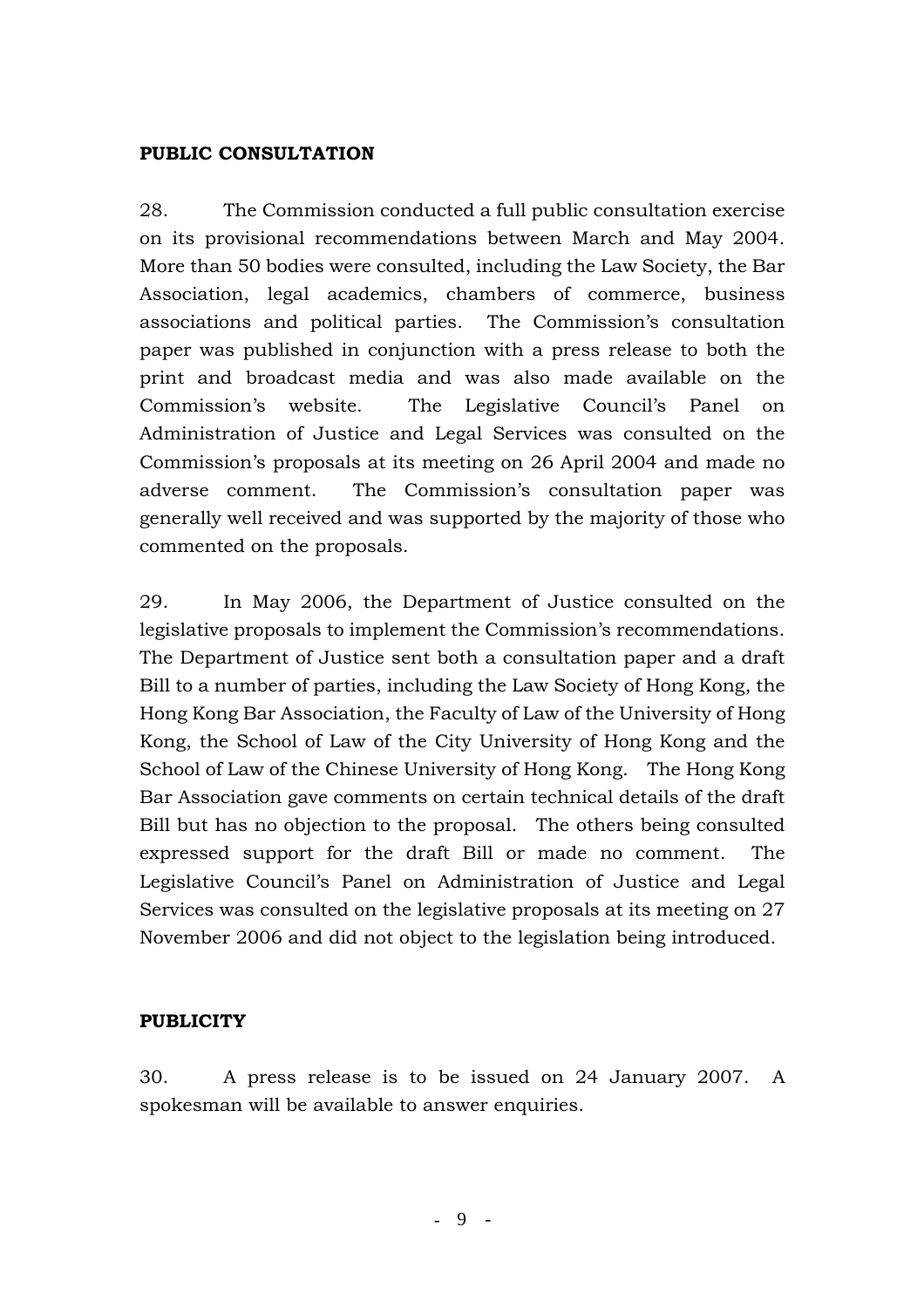# **BACKGROUND**

31. Domicile has been defined as "the place or country which is considered by law to be a person's permanent home". The concept of domicile is different from that of nationality, citizenship and right of abode.

32. The concept of domicile is used in various areas of both common law and statute law to determine the system of law which should govern a person's civil status and certain aspects of the administration of his or her property, including:

(a) Legal capacity to marry

 Legal capacity to marry is governed by the law of each party's antenuptial domicile. A marriage is valid in respect of legal capacity if each of the parties has capacity to marry under the law of his or her antenuptial domicile.

(b) Succession to an intestate's movables

 Succession to an intestate's movables, wherever situated, is governed by the law of his domicile at the date of his death. By contrast, all questions of succession to an intestate's immovables are governed by the lex situs (i.e. the law of the place where the land is situated).

(c) Personal capacity to make a will

 A testator's personal capacity to make a will of movables is governed by the law of his domicile. Personal capacity is determined by criteria which relate to a person himself, rather than his property. Those criteria, according to which domiciliary law applies, may include his physical or mental state, or his age or marital status.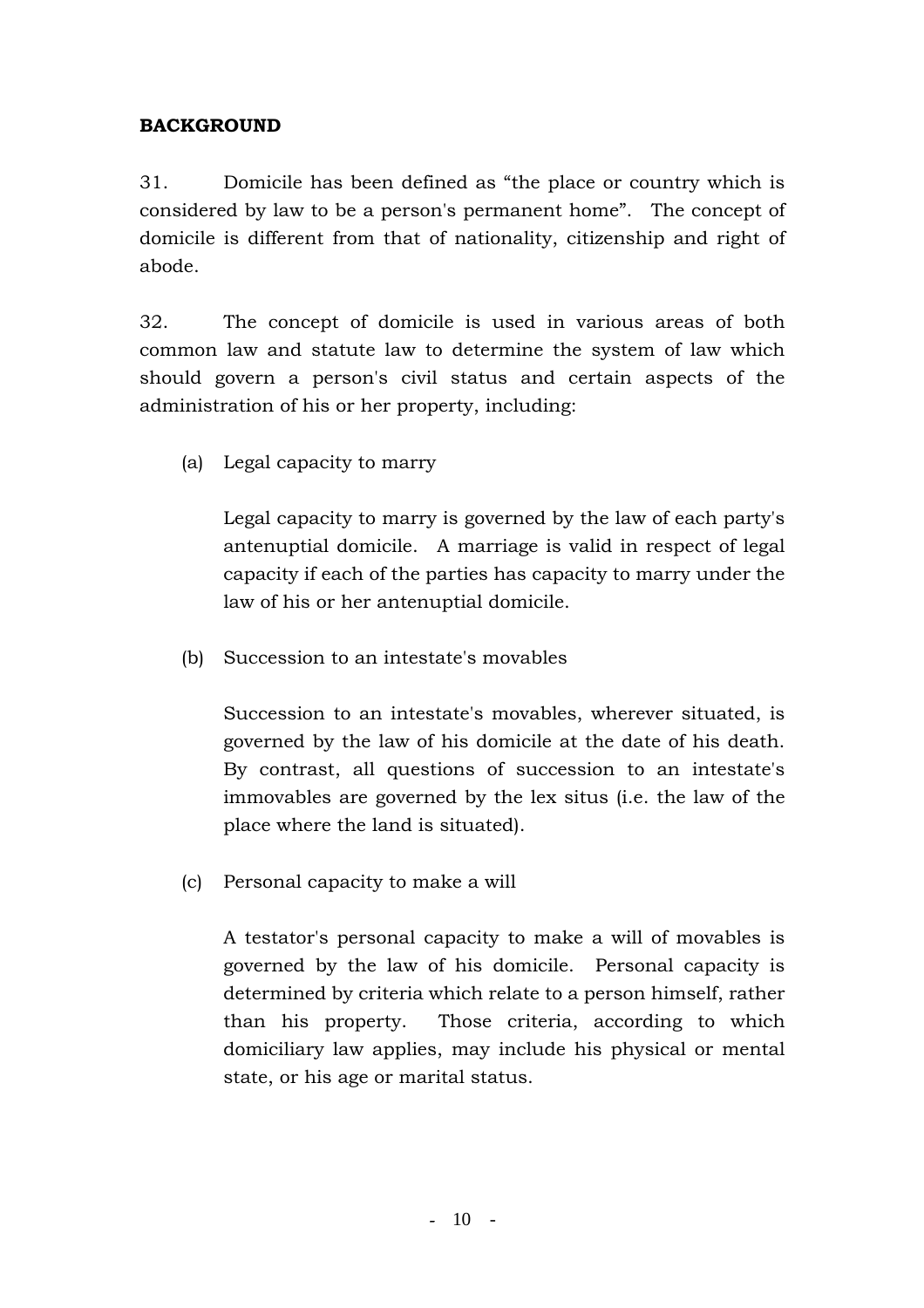# (d) Formal validity of a will

 A will is treated as properly executed if its execution conformed to the internal law in force in the territory where it was executed, or in the territory where, at the time of its execution or of the testator's death, the testator was domiciled or had his habitual residence, or was a national.

(e) Jurisdiction of court in proceedings for divorce, etc

 The court has jurisdiction in proceedings for divorce and nullity if either party to the marriage was domiciled at the date of the petition or habitually resident for a period of three years before that date, in Hong Kong. The court has jurisdiction in proceedings for judicial separation if either party to the marriage was domiciled at the date of the petition in Hong Kong.

 (f) Jurisdiction of court in proceedings for presumption of death and dissolution of marriage

 The court has jurisdiction in proceedings for presumption of death and dissolution of marriage if a petitioner was domiciled at the date of the petition or habitually resident for a period of three years before that date, in Hong Kong.

(g) Declarations of legitimacy, etc

 A person may, if he is domiciled in Hong Kong, apply by petition to the court for a decree declaring that he is a legitimate child of his parents; or that the marriage of his parents or of his grand-parents was a valid marriage; or that his own marriage was a valid one.

(h) Recognition of overseas divorces or legal separations

 An overseas divorce or legal separation will be recognised in Hong Kong if, at the time of the institution of the proceedings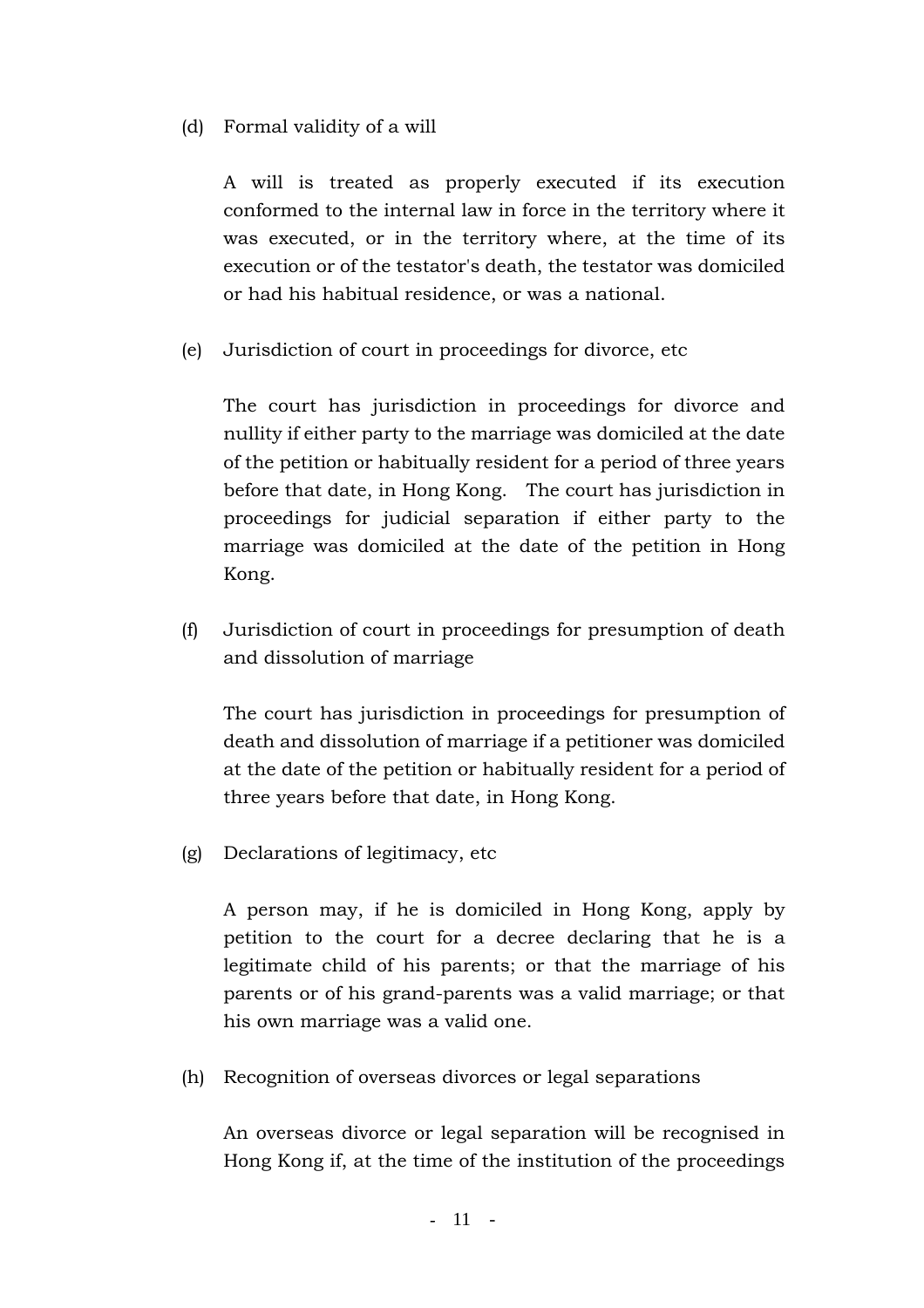in the country concerned, either spouse was domiciled in, habitually resident in, or a national of, that country.

(i) Legitimation by subsequent marriage of parents

 If the father of an illegitimate child is domiciled in Hong Kong at the date of his subsequent marriage with the mother of the child, the child will be legitimated.

(j) Declaration of a person's status

 If a person is domiciled or habitually resident in Hong Kong, he may apply to the court for a declaration that (1) a person named in his application is or was his parent; (2) he is a legitimate child of his parents; or (3) he has become a legitimated person.

(k) Service of process out of the jurisdiction

 Service of a writ out of the jurisdiction is permissible in Hong Kong if relief is sought against a person domiciled or ordinarily resident within the jurisdiction, or the claim is made for the administration of the estate of a person who died domiciled within the jurisdiction.

 (l) Direct application of Chinese law and custom as Hong Kong domestic law

 The direct application of Chinese law and custom as Hong Kong domestic law (e.g., in relation to a union of concubinage entered into before 7 October 1971) is confined to Chinese persons domiciled in Hong Kong. Hong Kong law does not treat Chinese law and custom as the personal law of all ethnic Chinese, regardless of their domicile. Merely being an ethnic Chinese or a Chinese inhabitant of Hong Kong does not suffice.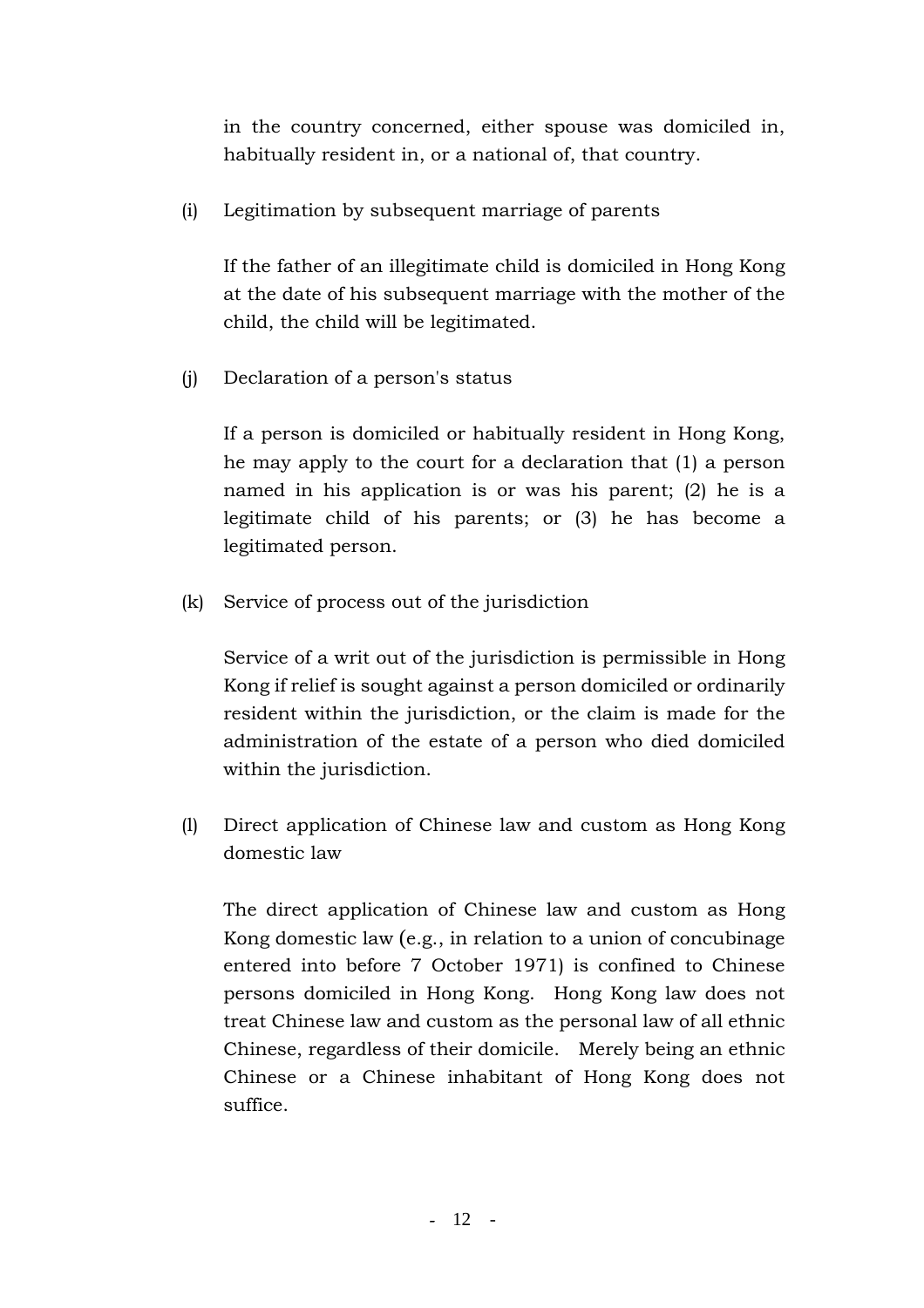33. Despite the importance of the concept of domicile, the rules for determining a person's domicile are unnecessarily complicated and technical, and sometimes lead to absurd results. Some examples of anomalies are as follows –

- (a) A domicile of origin is given to every person at birth by operation of law. It reflects the domicile of the relevant parent at the time of the child's birth. Where a child is born or where his parents live is irrelevant. As a consequence, the same domicile of origin can be passed on from generation to generation even though few members of the family have actually lived in the country of their domicile. Further, a person's domicile of origin revives throughout his life at any time when he loses his domicile of choice without acquiring a new domicile of choice. This can result, for example, in a person finding out late in life that he has the domicile of a jurisdiction with which he has had no connection since childhood.
- (b) The rules determining the domicile of dependency of children differ between legitimate and illegitimate children. In general terms, a legitimate child's domicile of dependency follows that of his father, while an illegitimate child's follows that of his mother. This is a well-settled rule, but it can lead to some strange results. For instance, where the parents of a legitimate child live apart, and the child lives with the mother in England and has no home with the father in Hong Kong, the child's domicile still follows that of his father. It is also difficult to justify in principle why the domicile of a child depends on whether or not his parents are married.
- (c) A married woman's domicile is the same as, and changes with, her husband's domicile. This rule applies even where the spouses live apart in different countries, whether or not this is according to a formal separation agreement. The rule applies even where a wife has obtained a decree of judicial separation.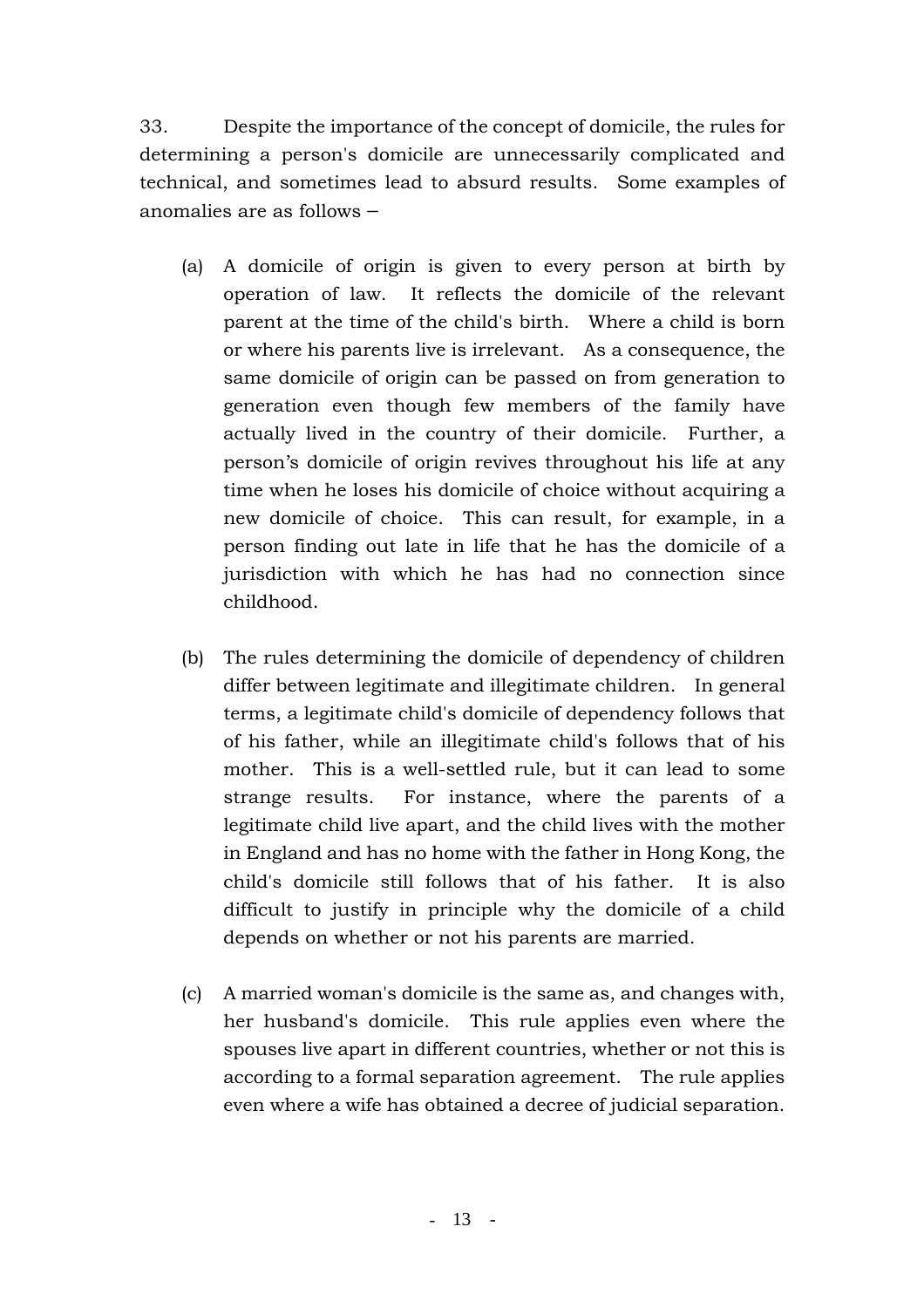34. Annex C tabulates the effect of the current rules and the proposed rules for comparison. The table attempts to illustrate the anomalies of the current rules and how the proposed rules are intended to rationalize the mechanism of determining a natural person's domicile. As a person's domicile can only be definitively determined by the courts after considering the complete factual matrix, the determination of the domicile of the persons in question in these illustrations is included for reference only. C

# **ENQUIRY**

35. Any enquiry on this brief can be addressed to Ms Kitty Fung, Senior Government Counsel, Legal Policy Division, Department of Justice, at Tel. No. 2867 4226.

Department of Justice 24 January 2007 #331466 v2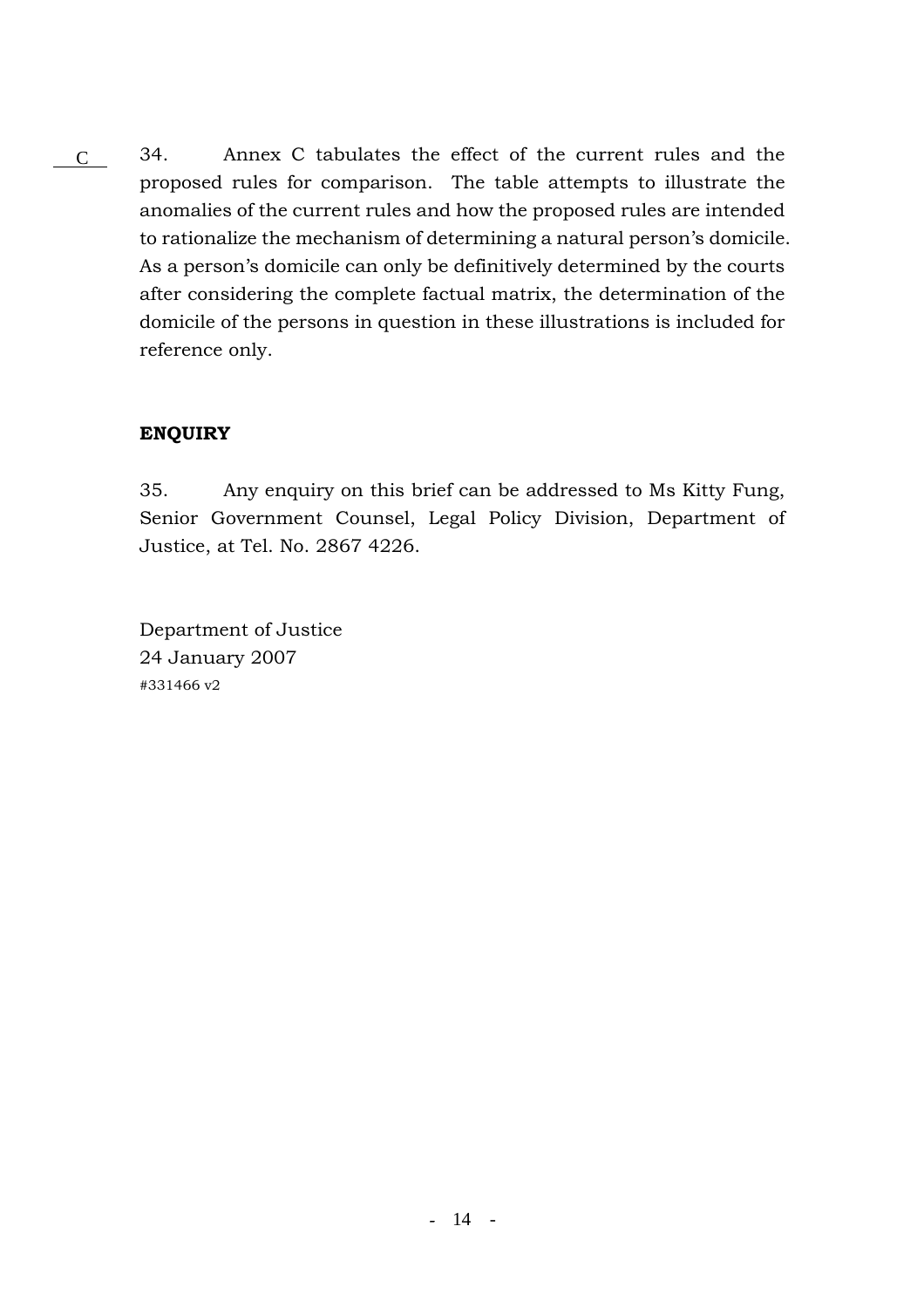# **Annex A**

# **DOMICILE BILL**

# **CONTENTS**

Clause Page

# PART 1

### PRELIMINARY

| Short title and commencement |  |
|------------------------------|--|
| Interpretation               |  |

# PART 2

# DETERMINATION OF DOMICILE

| 3.  | General rules                                        | 2              |
|-----|------------------------------------------------------|----------------|
| 4.  | Domicile of children                                 | 2              |
| 5.  | Domicile of adults                                   | $\overline{2}$ |
| 6.  | Acquiring a domicile in Hong Kong                    | 3              |
| 7.  | Acquiring a domicile in another country or territory | 3              |
| 8.  | Domicile of adults under disability                  | 3              |
| 9.  | Continuity of domicile                               | $\overline{4}$ |
| 10. | Domicile in country comprising 2 or more territories | $\overline{4}$ |
| 11. | Standard of proof                                    | $\overline{4}$ |
| 12. | Domicile before commencement date                    | 4              |
| 13. | Domicile on or after commencement date               | 4              |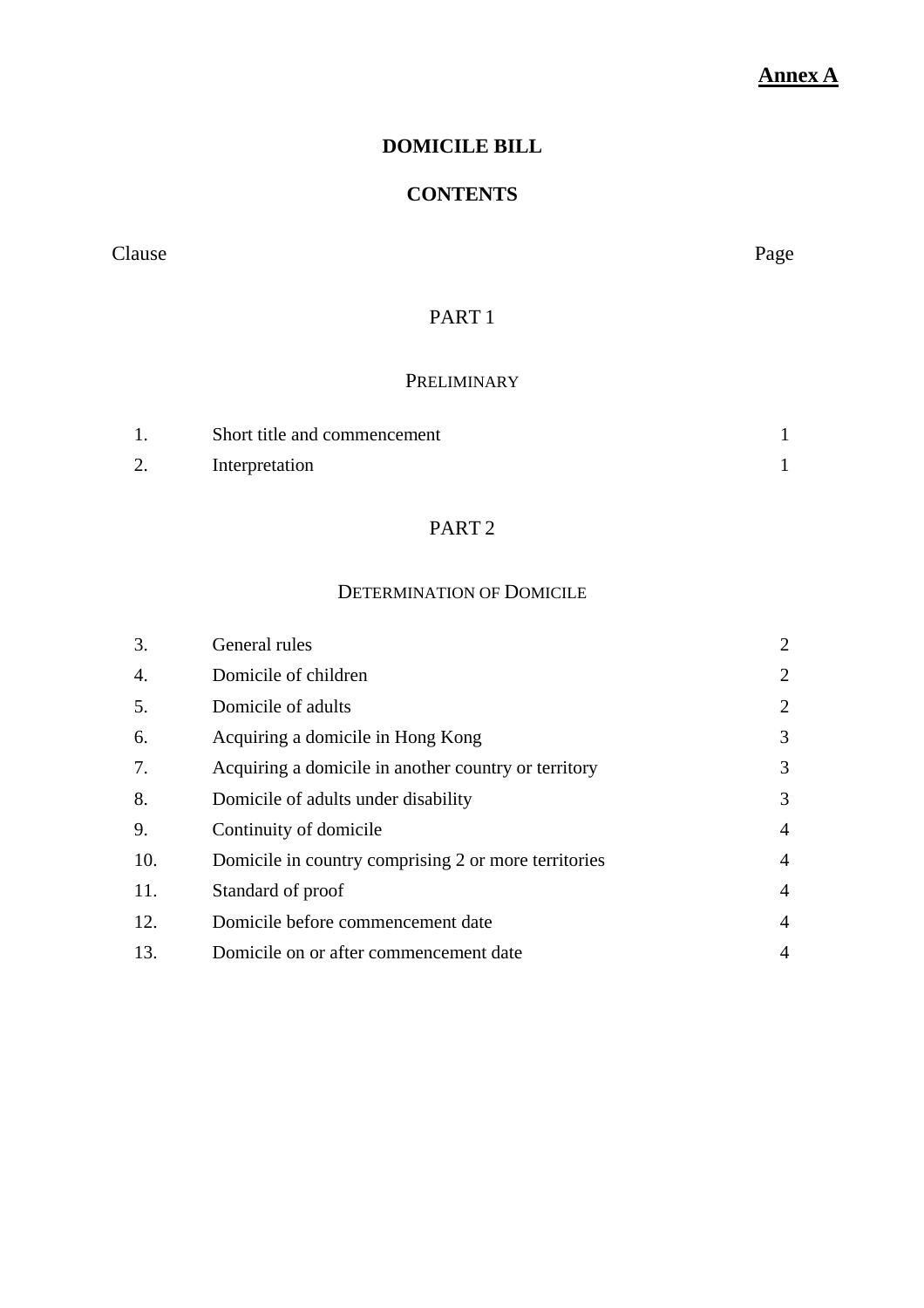# PART 3

# CONSEQUENTIAL AMENDMENTS

# **Matrimonial Causes Ordinance**

| 14 | Interpretation (Part III)                                  |  |
|----|------------------------------------------------------------|--|
| 15 | Certain existing rules of recognition to continue in force |  |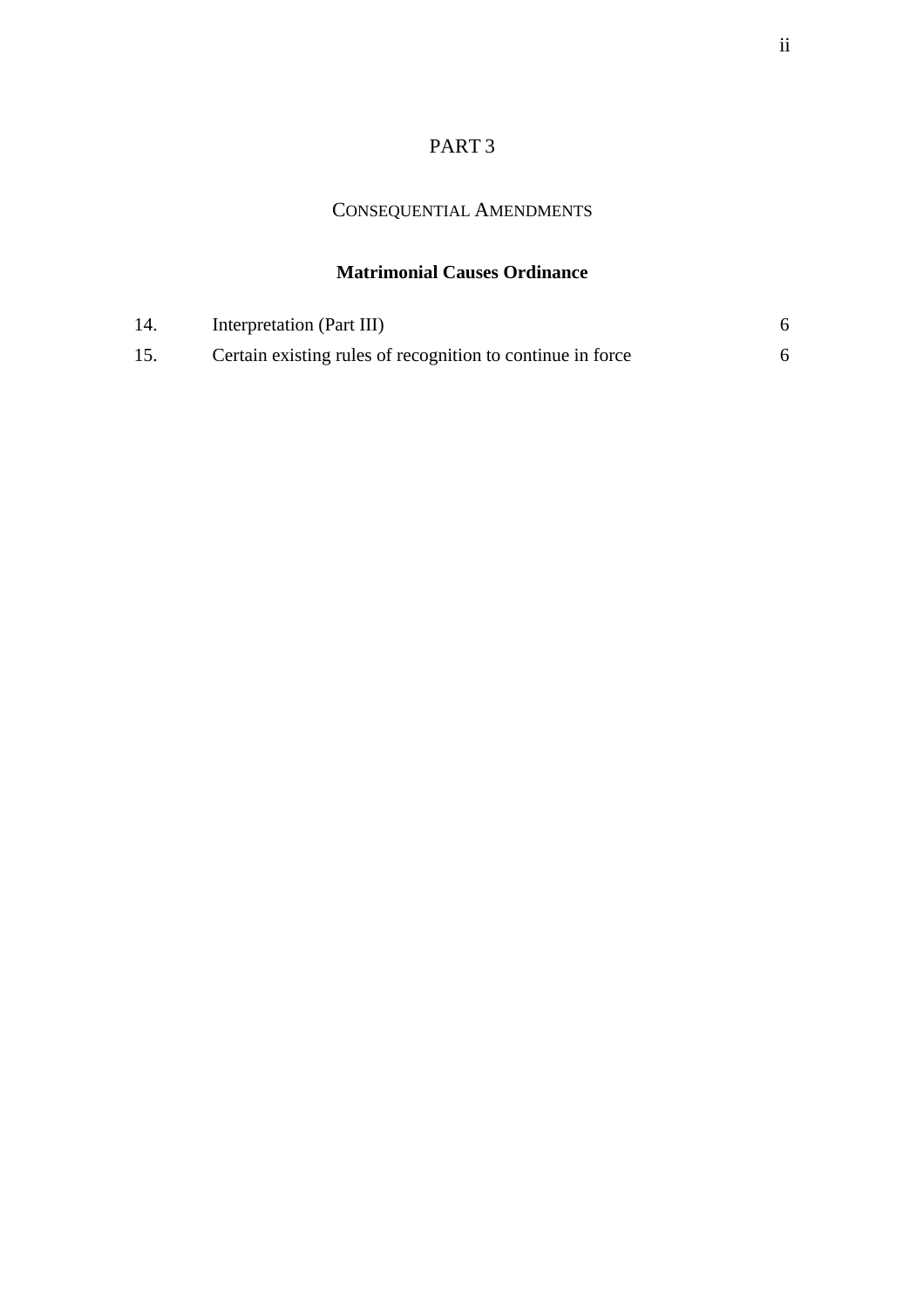# A BILL

# To

Consolidate and reform the law for determining the domicile of individuals.

Enacted by the Legislative Council.

# PART 1

# **PRELIMINARY**

# **1. Short title and commencement**

(1) This Ordinance may be cited as the Domicile Ordinance.

(2) This Ordinance shall come into operation on a day to be appointed by the Secretary for Justice by notice published in the Gazette.

# **2. Interpretation**

(1) In this Ordinance –

"child" (未成年人) means an individual who has not attained the age of 18 (whether or not the individual is married under the law of any country or territory and whether or not the individual is a parent), and "adult" ( $\overline{\mathcal{R}} \oplus \overline{\mathcal{R}}$ ) shall be construed accordingly;

"court" (法院) includes a magistrate;

"parents" ( $\Diamond \boxplus$ ), in relation to a child, means the father and the mother of that child and includes –

- (*a*) the adoptive parents of the child;
- (*b*) the step-parents of the child; and
- (*c*) the parents of the child who are not married to each other.

(2) In this Ordinance, a reference to a country or territory, in relation to an individual whose domicile at any time is in question, is a reference to a country or territory that has its own system of law at that time.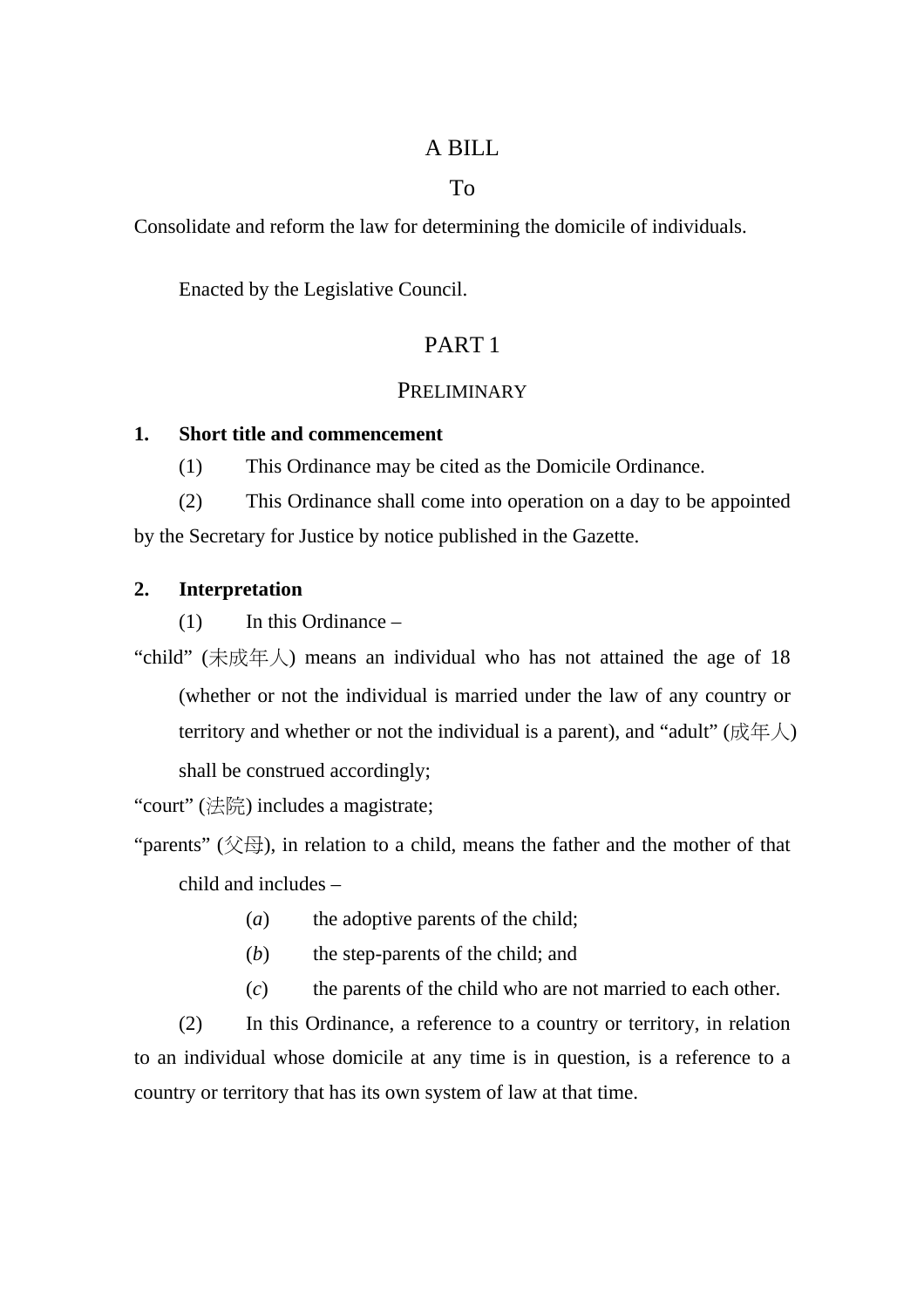# PART 2

#### DETERMINATION OF DOMICILE

#### **3. General rules**

(1) Every individual has a domicile.

(2) No individual has, at the same time and for the same purpose, more than one domicile.

(3) Where the domicile of an individual is in issue before any court in Hong Kong, that court shall determine the issue in accordance with the law of Hong Kong.

### **4. Domicile of children**

(1) A child is domiciled in the country or territory with which he is for the time being most closely connected.

(2) In determining which country or territory a child is for the time being most closely connected with, the court shall take into account all relevant factors, including which country or territory the child intends to have his home in.

(3) Where the child's parents are domiciled in the same country or territory and the child has his home with either or both of them, it shall be presumed, unless the contrary is proved, that the child is most closely connected with that country or territory.

(4) Where the child's parents are not domiciled in the same country or territory and the child has his home with one of them, but not with the other, it shall be presumed, unless the contrary is proved, that the child is most closely connected with the country or territory in which the parent with whom he has his home is domiciled.

### **5. Domicile of adults**

(1) On becoming an adult, an individual retains (subject to subsection (2)) the domicile that he had immediately before he becomes an adult.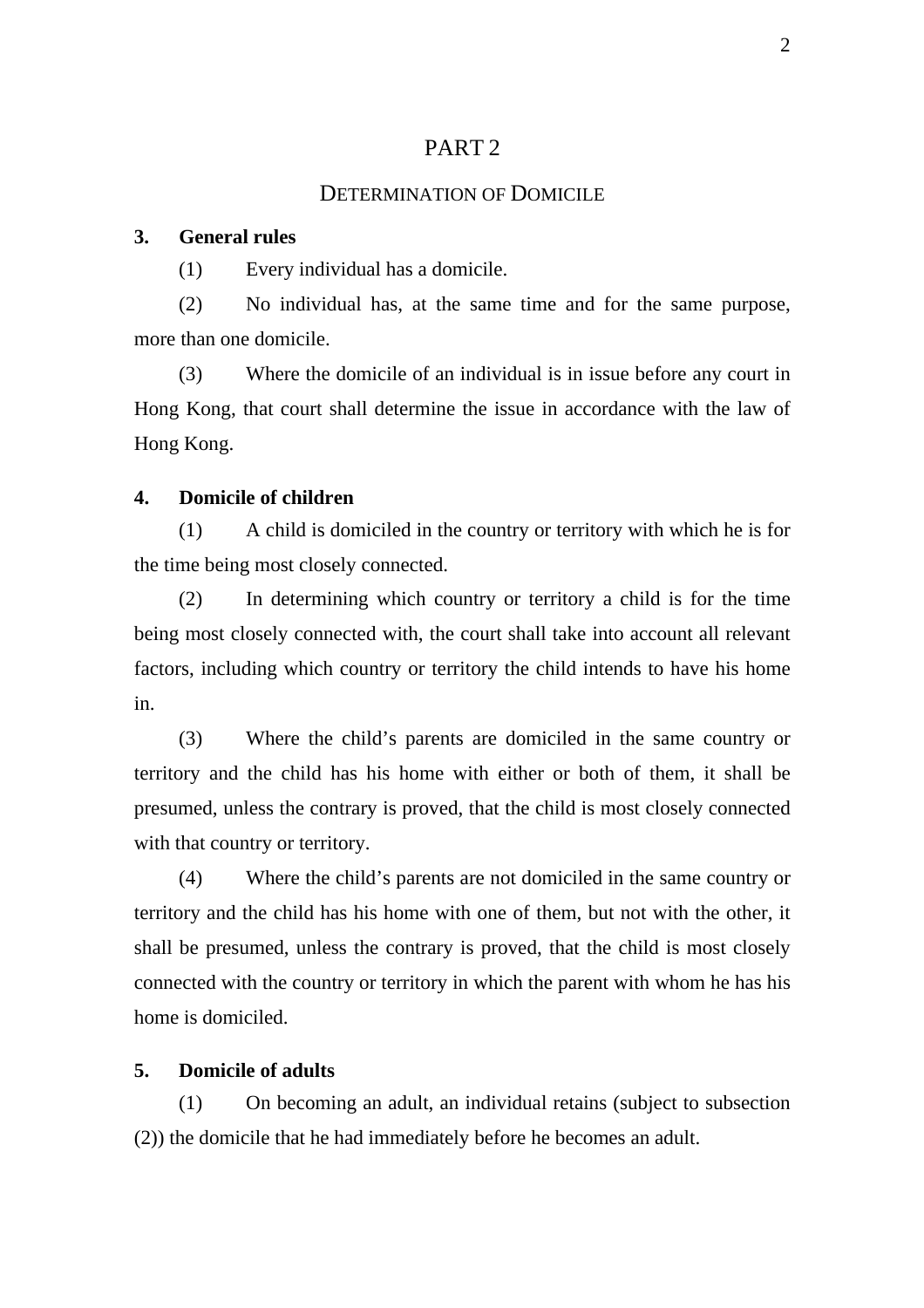(2) Subject to sections 6, 7 and 8, an adult acquires a new domicile in a country or territory if –

- (*a*) he is present there; and
- (*b*) he intends to make a home there for an indefinite period.

### **6. Acquiring a domicile in Hong Kong**

(1) An adult does not acquire a domicile in Hong Kong under section 5(2) unless he is lawfully present in Hong Kong.

(2) An adult's presence in Hong Kong shall be presumed to be lawful unless the contrary is proved.

(3) In exceptional circumstances where it is proved that strict adherence to subsection (1) would result in injustice, an adult may despite subsection (1) acquire a domicile in Hong Kong even though his presence in Hong Kong is unlawful.

# **7. Acquiring a domicile in another country or territory**

In deciding for the purposes of section 5(2) whether an adult acquires a domicile in a country or territory other than Hong Kong, one of the factors that shall be considered is whether his presence in that country or territory is lawful by the law of that country or territory.

### **8. Domicile of adults under disability**

(1) An adult lacking the capacity to form the intention necessary for acquiring a domicile is domiciled in the country or territory with which he is for the time being most closely connected.

(2) Whether an adult lacks that capacity is a question of fact.

(3) When that capacity is restored to an adult, he retains the domicile that he had immediately before the capacity was restored.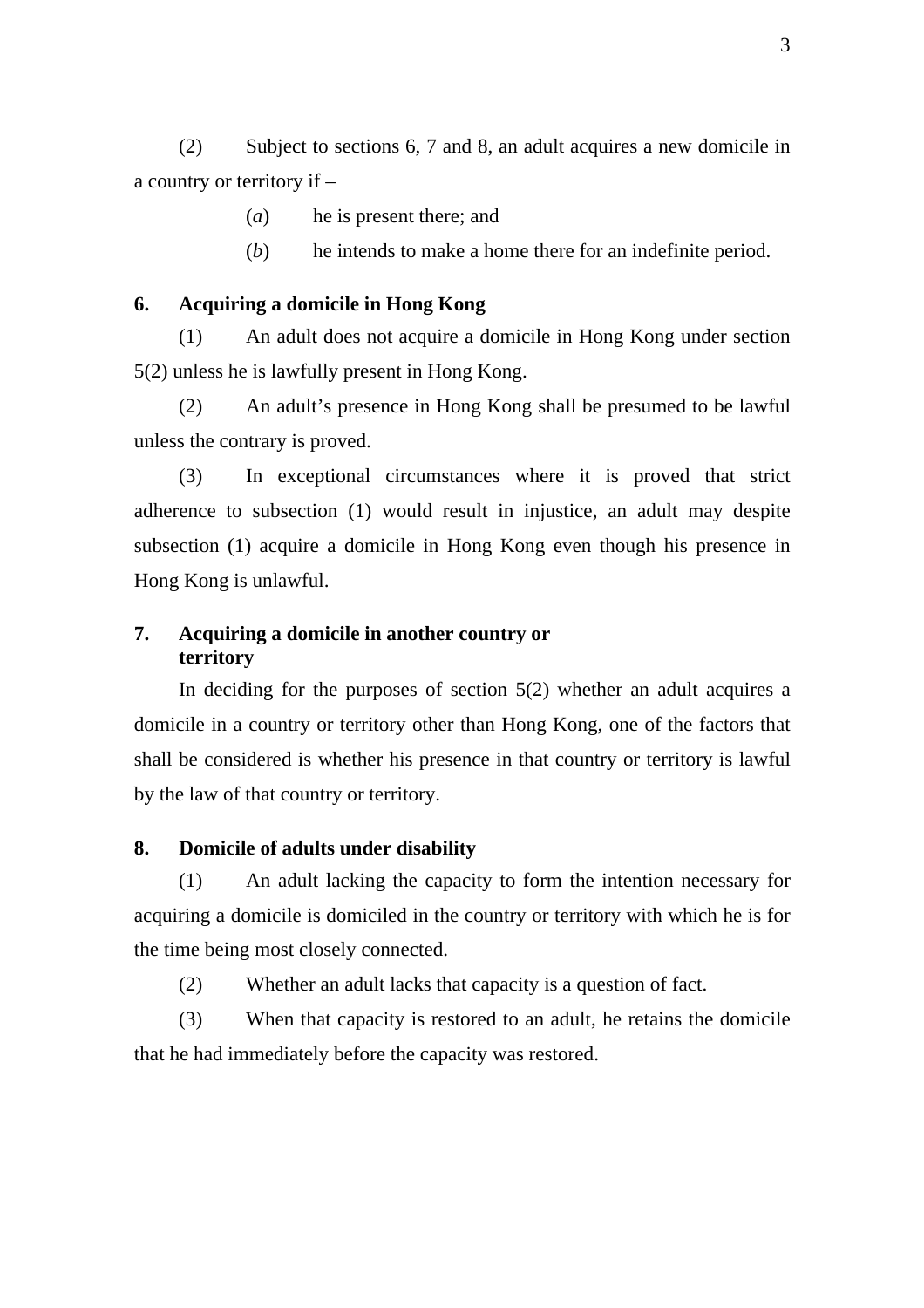### **9. Continuity of domicile**

Where an individual is domiciled in a country or territory as determined in accordance with this Ordinance, he continues to be so domiciled until he acquires another domicile, whether under section 4, 5, 8 or 10.

### **10. Domicile in country comprising 2 or more territories**

In any case where –

- (*a*) an adult is present in a country comprising 2 or more territories and intends to make a home in that country for an indefinite period; but
- (*b*) the application to him of the other provisions of this Ordinance does not show that he is domiciled in any particular territory within the country,

then (notwithstanding the other provisions of this Ordinance) he shall be treated, until he acquires another domicile (whether under section 5 or 8 or this section), as domiciled in the territory within that country with which he is for the time being most closely connected.

### **11. Standard of proof**

Any fact that needs to be proved for the purposes of this Ordinance shall be proved on a balance of probabilities.

### **12. Domicile before commencement date**

The domicile that an individual had at a time before the commencement date of this Ordinance shall be determined as if this Ordinance had not been enacted.

### **13. Domicile on or after commencement date**

(1) The domicile that an individual has at a time on or after the commencement date of this Ordinance shall be determined as if this Ordinance had always been in force.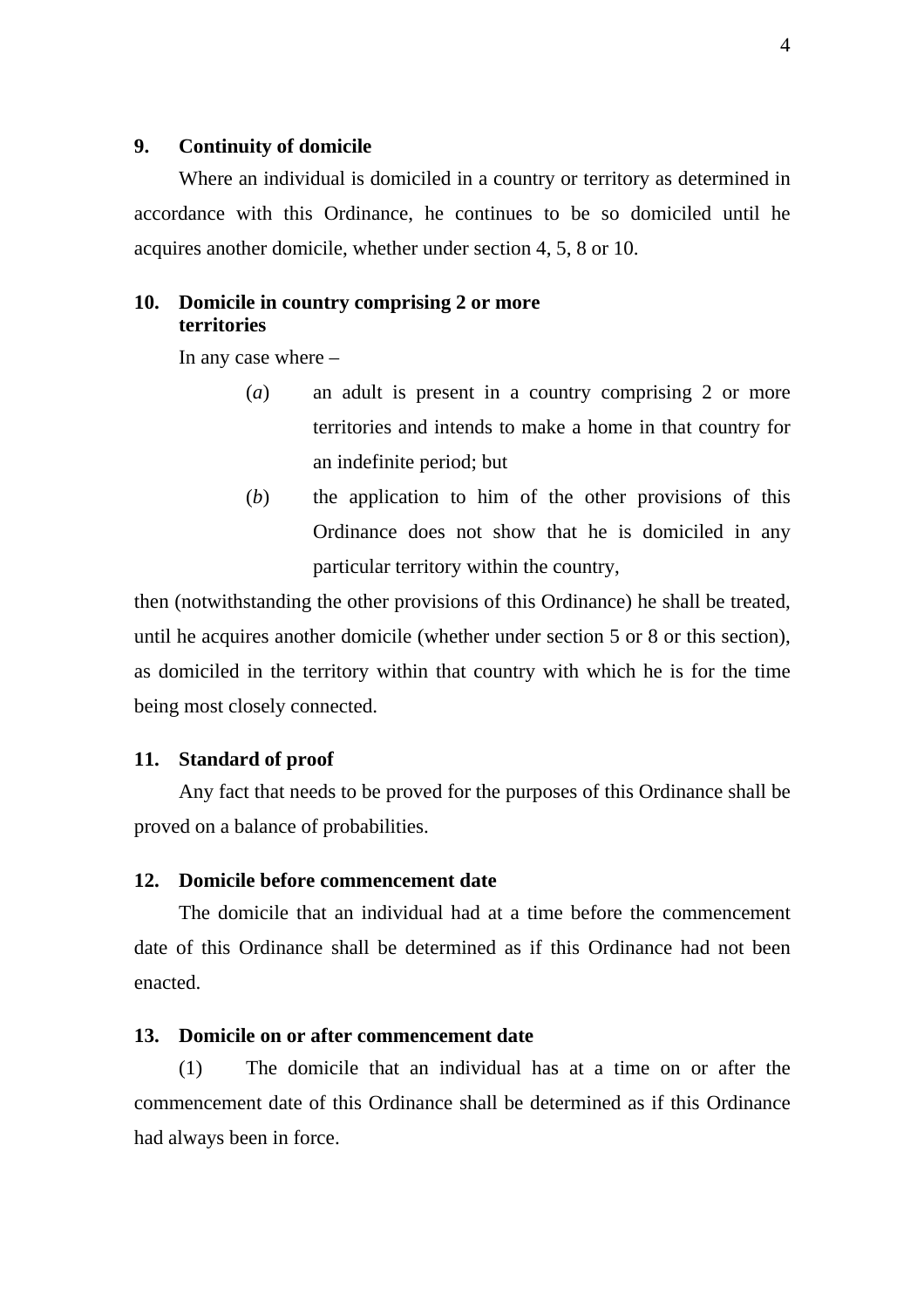(2) For the purposes of a determination under subsection (1), this Ordinance applies in place of –

- (*a*) the rules of common law for determining the domicile of an individual that are inconsistent with this Ordinance; and
- (*b*) the enactment repealed by section 14.

(3) For the purposes of a determination under subsection (1) and without prejudice to subsection  $(2)(a)$ , this Ordinance abolishes the following rules of common law –

- (*a*) the rule that a domicile of origin is given to every individual at birth by operation of law;
- (*b*) the rule that a child has a domicile of dependency;
- (*c*) the rule that a married woman has at all times the domicile of her husband;
- (*d*) the rule on the acquisition of the domicile of choice based on residence and intention of permanent residence;
- (*e*) the rule on the revival of the domicile of origin;
- (*f*) the rule that a mentally incapacitated adult retains the domicile that he had when he became mentally incapacitated for so long as he remains in that condition; and
- (*g*) the rule that the standard of proof required to prove that an individual's domicile changes from a domicile of origin to a domicile of choice is more onerous than that required to prove a change from a domicile of choice to another.

(4) Except as provided in this section, nothing in this Ordinance affects any rules of common law.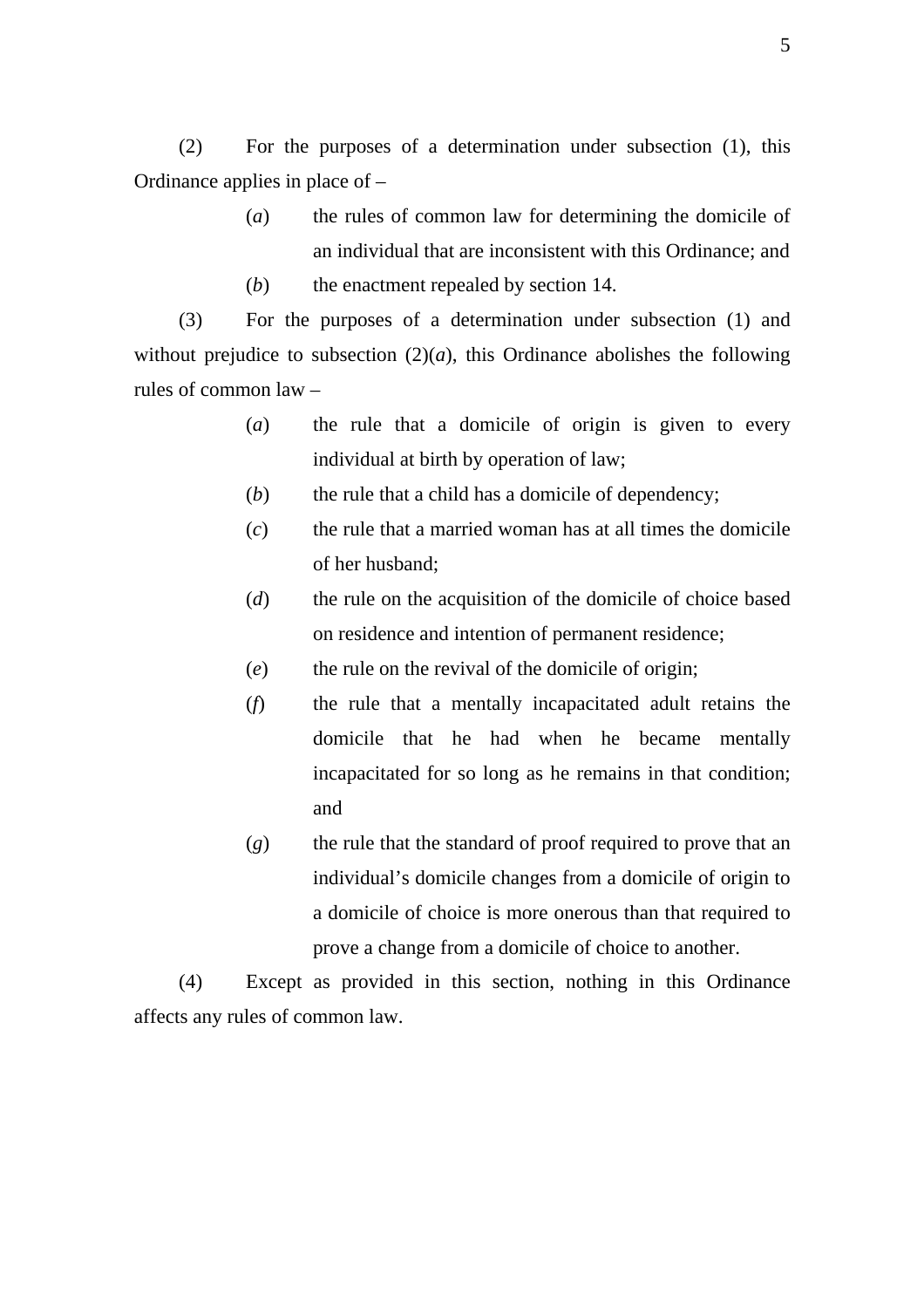### PART 3

#### CONSEQUENTIAL AMENDMENTS

### **Matrimonial Causes Ordinance**

#### **14. Interpretation (Part III)**

Section 11C(2) of the Matrimonial Causes Ordinance (Cap. 179) is repealed.

### **15. Certain existing rules of recognition to continue in force**

Section 59(*a*) is amended by repealing "the spouses' domicile" and substituting "either spouse's domicile".

#### **Explanatory Memorandum**

The object of this Bill is to implement the recommendations of the Law Reform Commission's report on "Rules for Determining Domicile" published in April 2005 ("the Report"). Domicile is what is termed in private international law a "connecting factor": it determines under which system of law and within the jurisdiction of the courts of which country or territory certain issues (principally related to an individual's status or property) are to be determined. The recommendations in the Report seek to clarify and simplify the law for determining an individual's domicile, and introduce certain changes to bring the law in line with modern conditions.

2. Part 1 provides for preliminary matters (short title, commencement and definitions). As defined in clause 2 –

> (*a*) a child is an individual under 18, irrespective of whether the individual is married or is a parent (see recommendation 5 of the Report);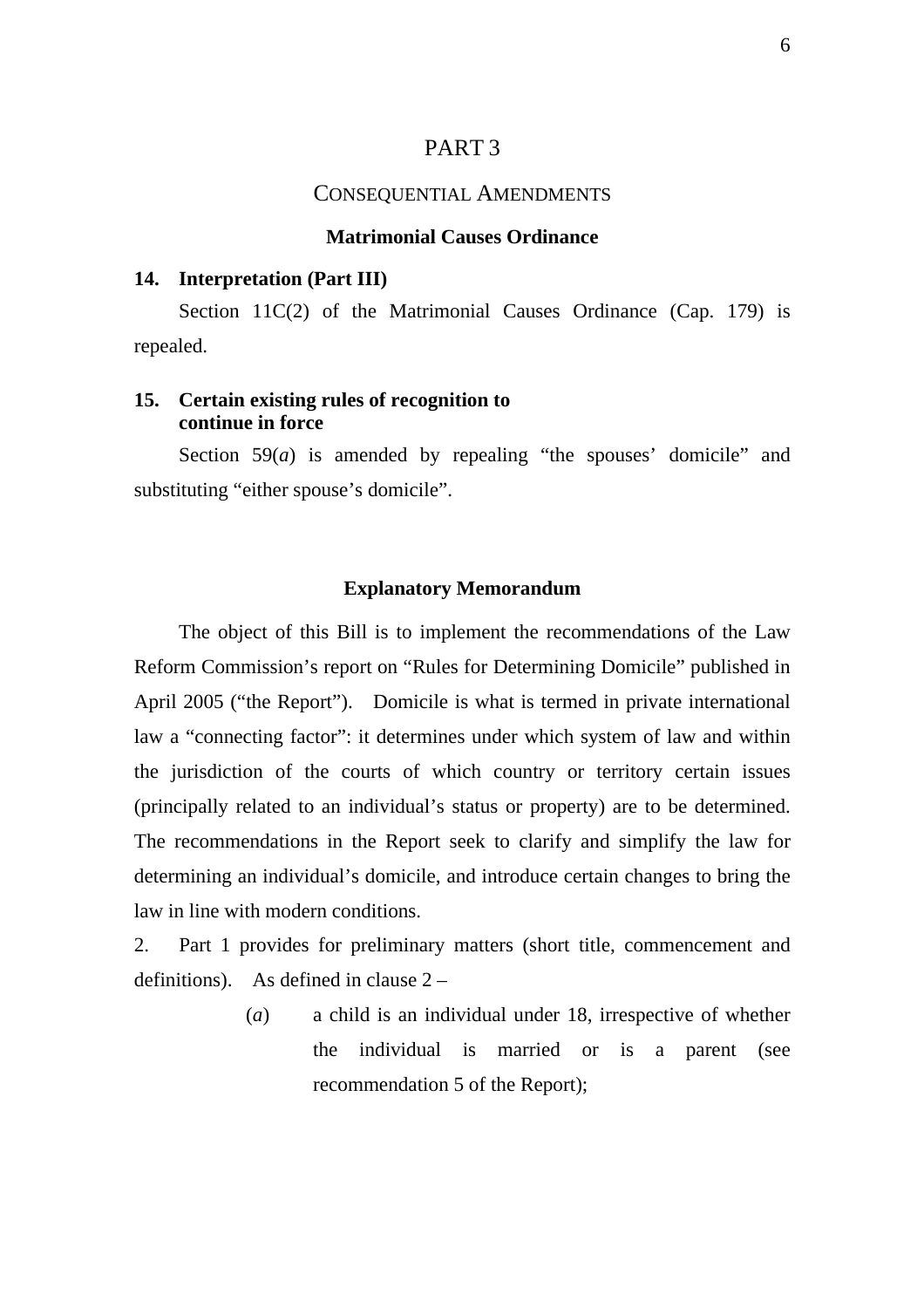- (*b*) a reference to parents includes adoptive parents, step-parents and parents of a child who are not married to each other;
- (*c*) a country or territory means a country or territory that has its own system of law (the concept is also referred to by some legal writers as a law district).

3. Part 2 (comprising clauses 3 to 13) contains the rules for determining the domicile of an individual.

4. Clause 3 sets out the general rules as to domicile: that every individual has a domicile, that no individual has, at the same time and for the same purpose, more than one domicile, and that where an individual's domicile is in issue before any court in Hong Kong, the issue is to be determined by the law of Hong Kong. This clause implements recommendation 14(*b*) of the Report.

5. Clause 4 implements recommendation 4 of the Report –

- (*a*) by providing that a child is domiciled in the country or territory with which he is most closely connected;
- (*b*) by introducing 2 rebuttable presumptions to assist in the determination of the country or territory with which a child is most closely connected, that is to say  $-$ 
	- (i) where the child's parents are domiciled in the same country or territory and the child has his home with either or both of them, it shall be presumed, unless the contrary is proved, that the child is most closely connected with that country or territory; and
	- (ii) where the child's parents are not domiciled in the same country or territory and the child has his home with one of them, but not with the other, it shall be presumed, unless the contrary is proved, that the child is most closely connected with the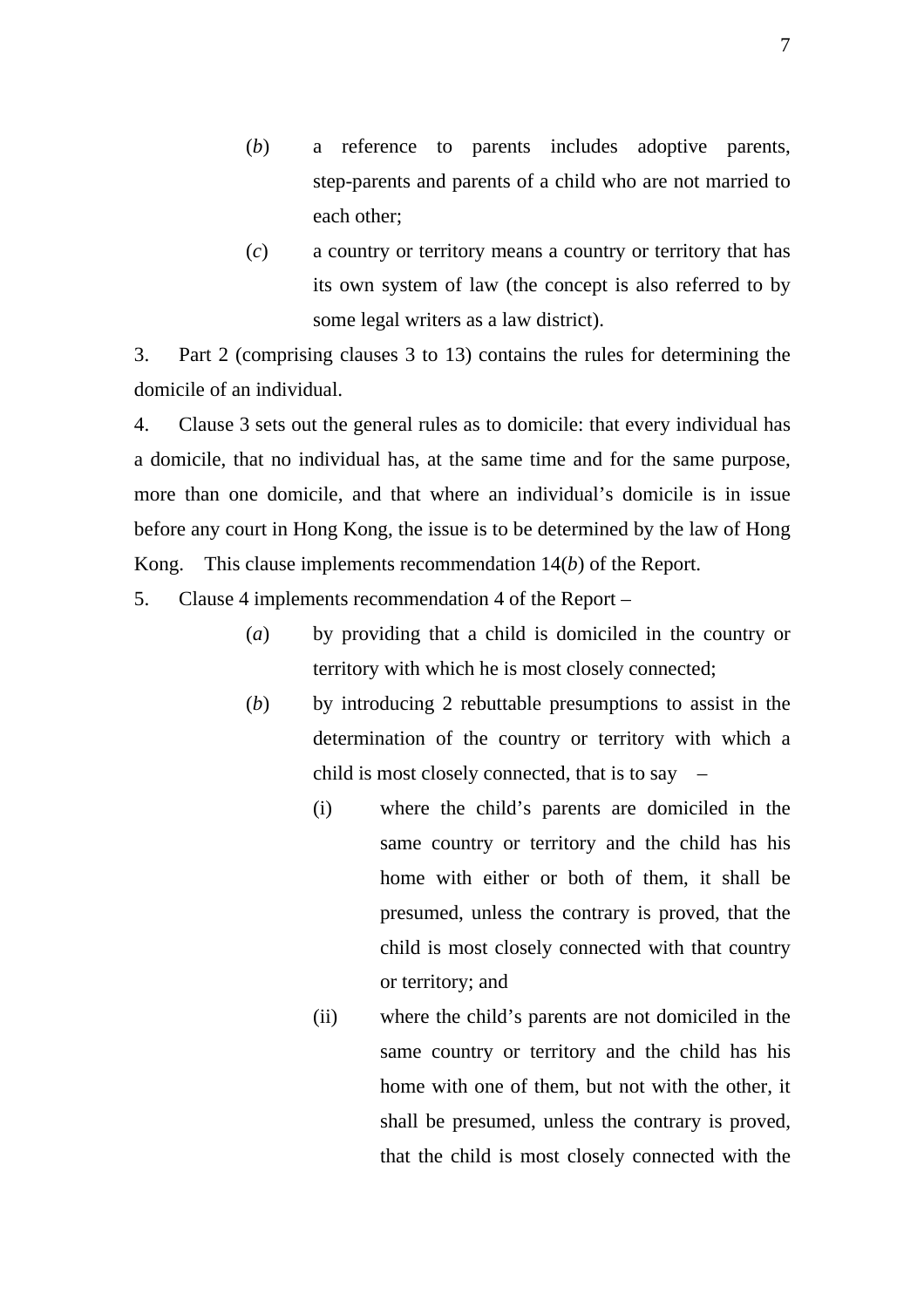country or territory in which the parent with whom he has his home is domiciled.

6. Under clause 5(1), an individual will retain his last childhood domicile on becoming an adult (i.e. on reaching the age of 18), unless he acquires a new domicile. Two requirements are set out in clause 5(2) for the acquisition of a new domicile by an adult, namely –

- (*a*) he is present in another country or territory; and
- (*b*) he intends to make a home in that country or territory for an indefinite period.

Clause 5 implements recommendations 6(*a*) and 7 of the Report.

7. Clauses 6 and 7 implement recommendation 6(*b*) and (*c*) of the Report. Clause 6(1) sets out the general rule that lawful presence in Hong Kong is required for an adult to acquire a domicile in Hong Kong. Clause 6(2) states that an adult's presence in Hong Kong is to be presumed to be lawful unless the contrary is proved. Under clause 6(3), in exceptional circumstances where strict adherence to the general rule would result in injustice, an adult may acquire a domicile in Hong Kong even when his presence in Hong Kong is unlawful. Clause 7 provides that, in deciding whether an adult acquires a domicile in a country or territory other than Hong Kong, one of the factors to be considered is whether his presence in that country or territory is lawful by the law of that country or territory.

8. Clause 8 implements recommendation 10 of the Report and provides that an adult who lacks the capacity to form the intention necessary for acquiring a new domicile is domiciled in the country or territory with which he is most closely connected. The reference to an adult who lacks that capacity covers an adult who lacks the capacity for whatever cause, and includes an adult who is in a comatose, vegetative or semi-vegetative state.

9. Clause 9 provides for continuity of domicile. This together with the abolition of the doctrine of revival of domicile of origin (see paragraph 12(*b*) below) implements recommendation 8 of the Report.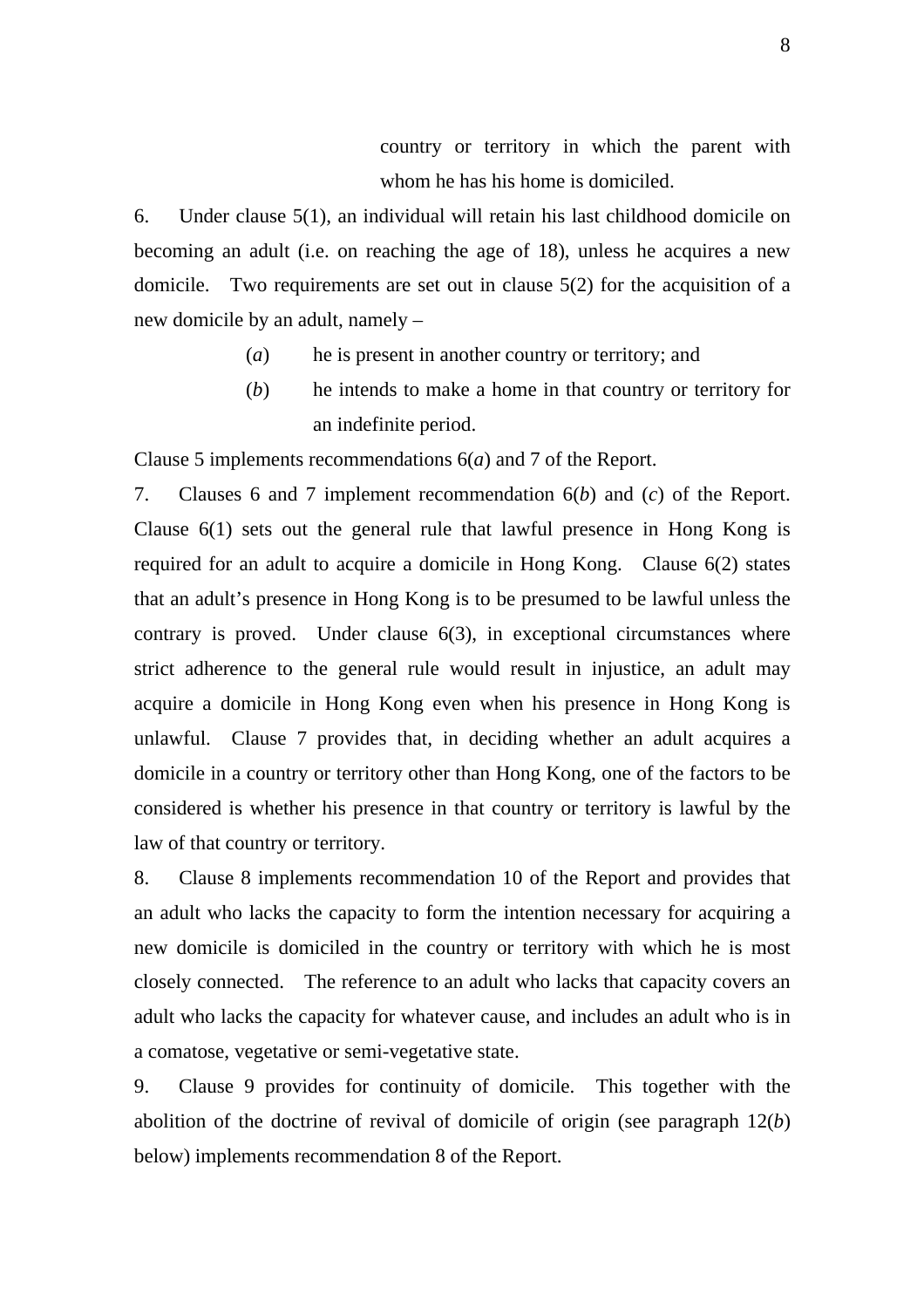10. Clause 10 makes special provisions for the acquisition of a domicile in a country comprising 2 or more territories. This implements recommendation 12 of the Report by providing that an adult who is present in a country comprising 2 or more territories and intends to make a home somewhere in that country for an indefinite period, but has not formed an intention to make a home in any particular territory in that country, will be domiciled in whichever of the constituent territories with which he is most closely connected.

11. Clause 11 implements recommendation 11 of the Report and provides that the normal civil standard of proof on a balance of probabilities applies in proving any fact for the purposes of the new law, if enacted.

12. Clauses 12 and 13 implement recommendation 13 of the Report –

- (*a*) The rules in clauses 3 to 11 do not apply in determining the domicile that an individual had before the commencement date of the Bill as enacted.
- (*b*) In determining the domicile that an individual has on or after the commencement date of the Bill as enacted, the rules in clauses 3 to 11 apply as if they had always been in force, in place of the rules of common law for determining the domicile of an individual that are inconsistent with this Bill and the enactment repealed by clause 14. In particular, the common law rules on the domicile of origin and the domicile of dependency of children (which rules differentiate between children born in or out of wedlock), the common law rules on the domicile of dependency of married women, the acquisition of the domicile of choice (based on residence and intention of permanent residence) and the revival of domicile of origin as well as the common law rule that a mentally incapacitated adult retains his domicile immediately before incapacitation are abolished (recommendations 2, 3, 8 and 9 of the Report).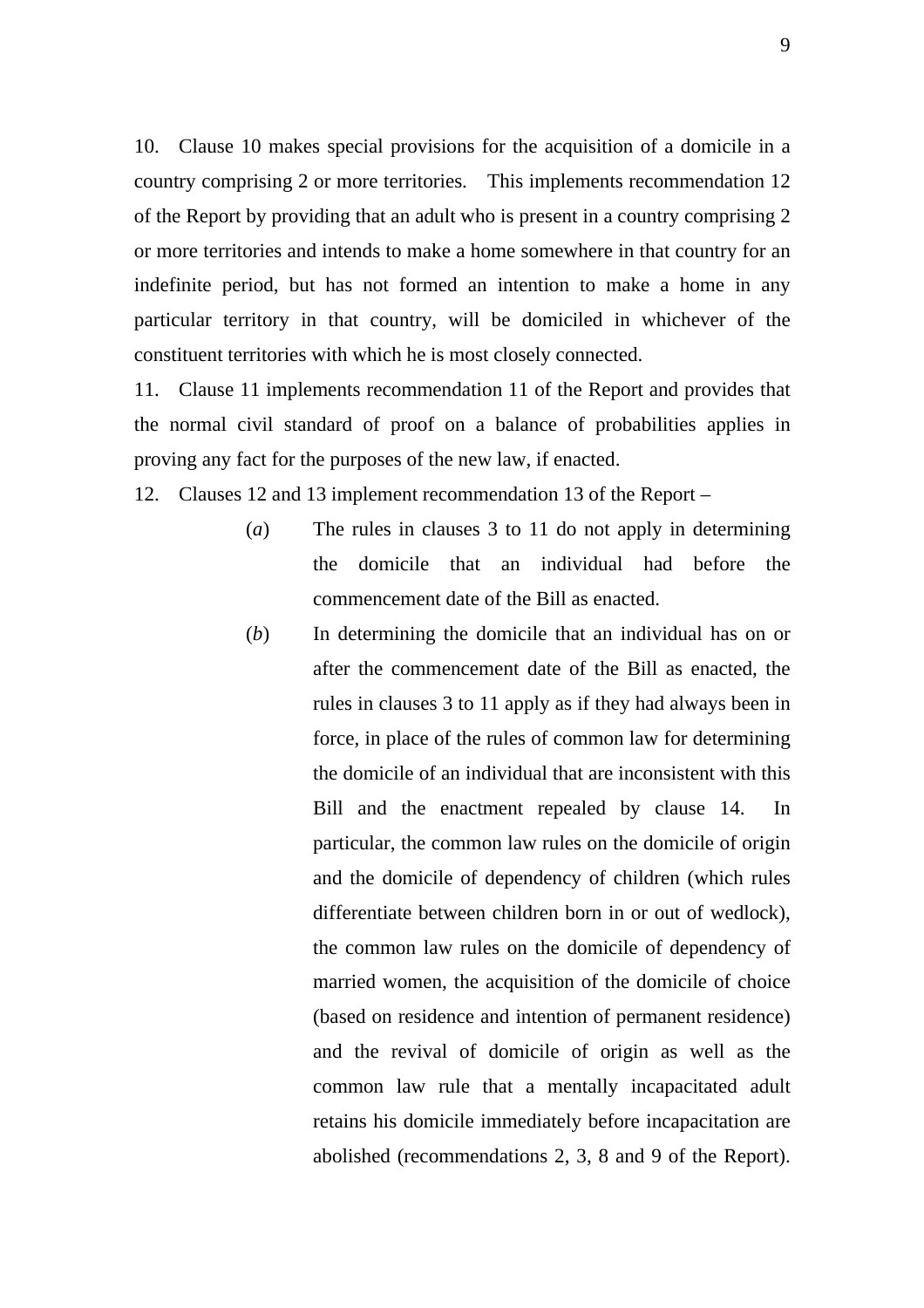The rule that the standard of proof required to prove that an individual's domicile changes from a domicile of origin to a domicile of choice is more onerous than that required to prove a change from a domicile of choice to another will also be discarded, as the normal civil standard of proof will apply under clause 11.

13. Part 3 (comprising clauses 14 and 15) contains consequential amendments to the Matrimonial Causes Ordinance (Cap. 179) ("that Ordinance") –

- (*a*) Section 11C(2) of that Ordinance allows a married woman to have her own independent domicile for certain limited purposes (e.g., the jurisdiction of court in respect of divorce, nullity, judicial separation). This provision is an exception to the common law rule of domicile of dependency of a married woman. With the abolition of that rule, that provision will no longer be necessary. Therefore, clause 14 repeals that section 11C(2).
- (*b*) Under section 59 of that Ordinance, a divorce or legal separation obtained in, or is recognized as valid in, the country of a married couple's domicile is recognized as valid in Hong Kong. With the abolition of the domicile of dependency of a married woman, the husband and the wife may have different domiciles. Clause 15, therefore, amends that section 59 so that a divorce or legal separation obtained in, or is recognized as valid in, the country of either spouse's domicile is recognized as valid in Hong Kong.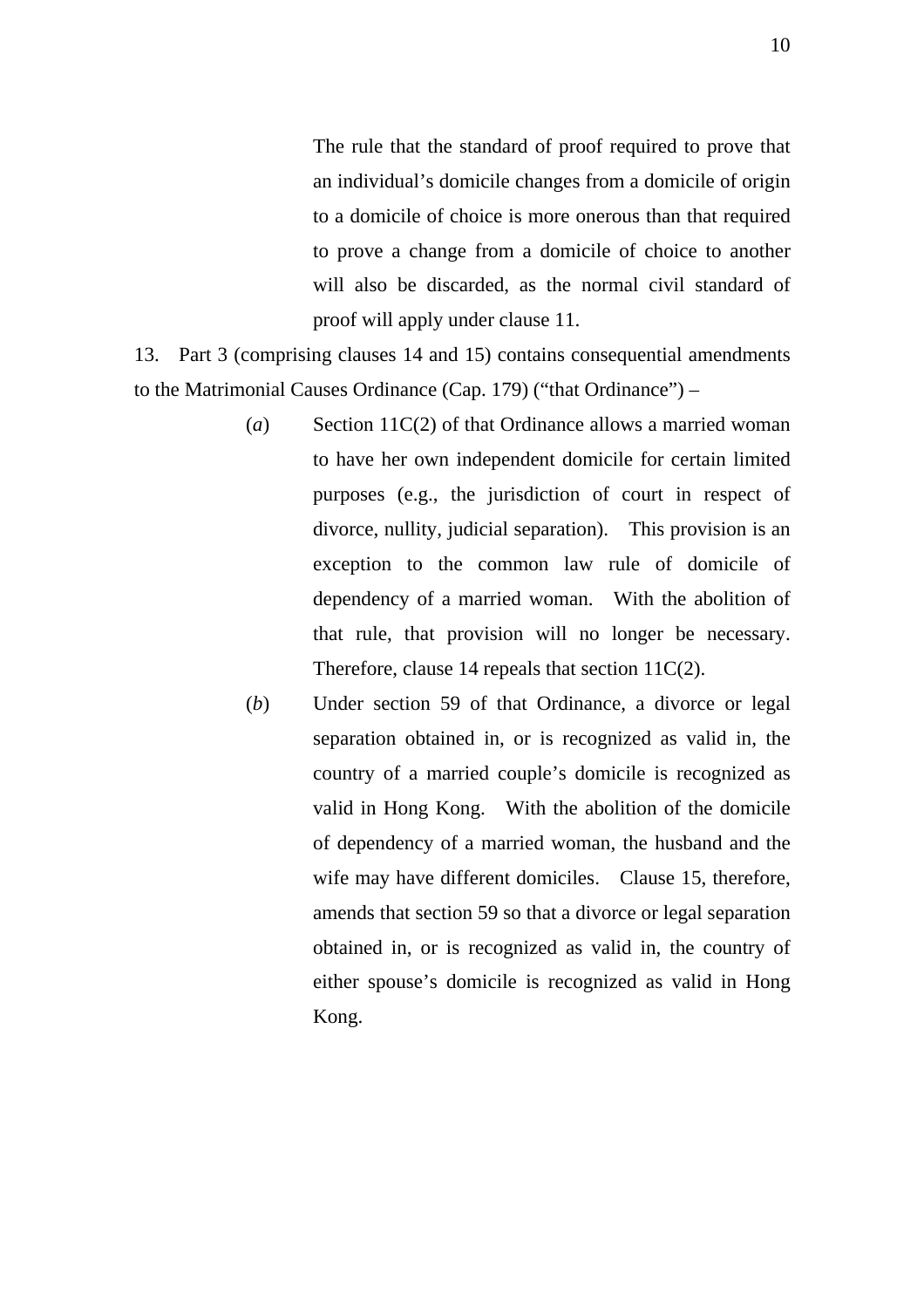# **Chapter 5**

# **Summary and practical effects of recommendations**

\_\_\_\_\_\_\_\_\_\_\_\_\_\_\_\_\_\_\_\_\_\_\_\_\_\_\_\_\_\_\_\_\_\_\_\_\_\_\_\_\_\_

# **Summary of recommendations**

### **Chapter 3 - Should domicile be retained as a general connecting factor?**

5.1 Domicile should be retained as a general connecting factor, but the existing rules for determining a person's domicile should be modified as recommended in this Report. *(Recommendation 1)*

# **Chapter 4 - The law in other jurisdictions, options for reform and recommendations**

5.2 We recommend that the concept of domicile of origin and that of domicile of dependency should be discarded. *(Recommendation 2)* 

5.3 We recommend that there should be no differentiation between legitimate and illegitimate children in determining their domicile. *(Recommendation 3)*

5.4 We recommend the following rules for determining a child's domicile:

- (a) a child's domicile should be in the country with which he is most closely connected;
- (b) where a child's parents have their domicile in the same country and the child has his home with either or both of them, he is presumed to be domiciled in that country, unless he is proved to be most closely connected with another country; and
- (c) where a child's parents are not domiciled in the same country and the child has his home with only one of them, he is presumed to be domiciled in the country where the parent with whom he has his home is domiciled, unless he is proved to be most closely connected with another country.

In this context, "parents" includes adoptive parents of a child. In applying the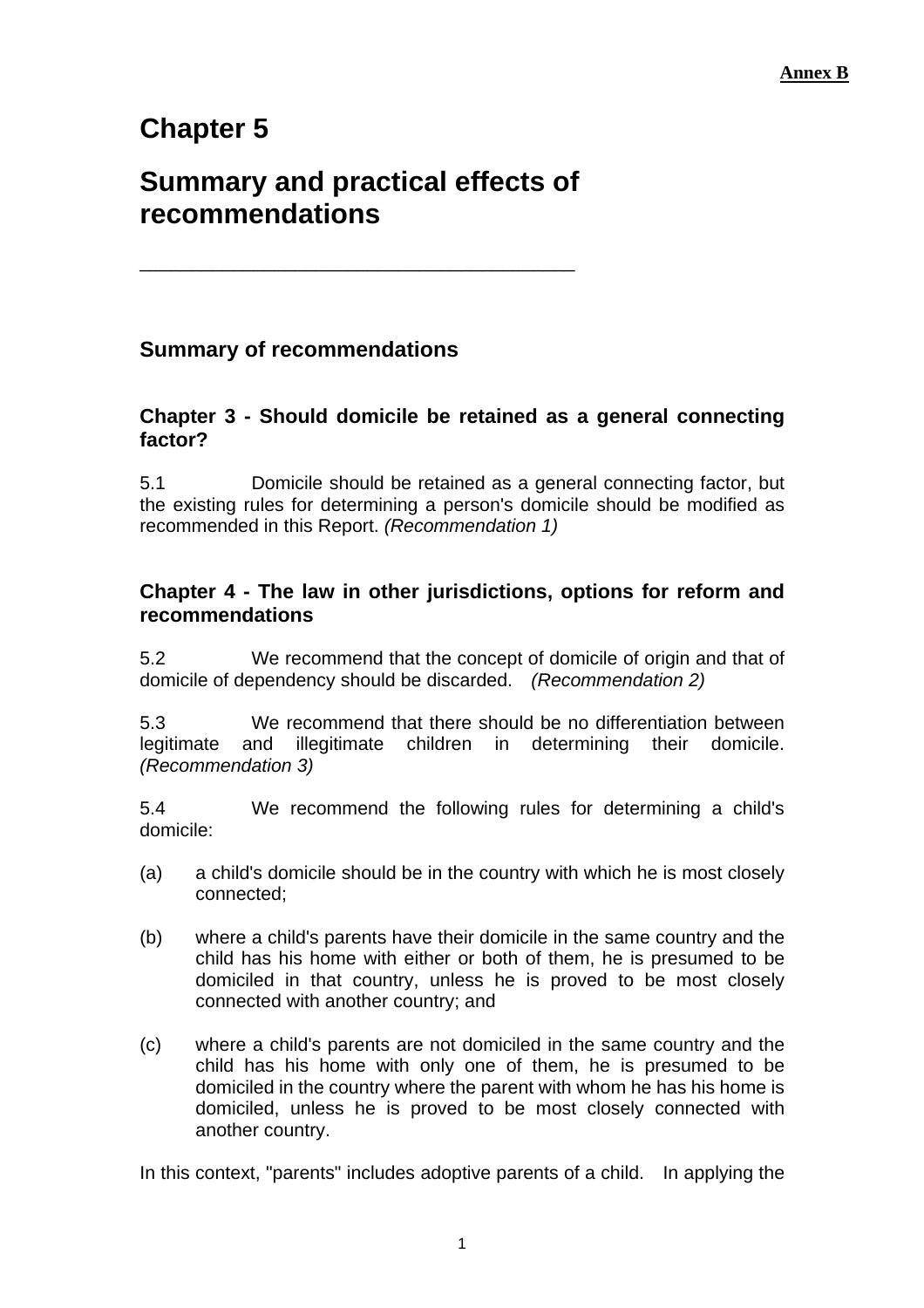closest connection test, the courts should take account of all relevant factors, including the child's intention. *(Recommendation 4)*

5.5 We recommend that any person who is not mentally incapacitated may acquire a domicile of his choice once he attains the age of 18. *(Recommendation 5)* 

- 5.6 We recommend that :
- (a) the act necessary for a person of full age and capacity to acquire a domicile should be presence in the country concerned;
- (b) as a general rule, lawful presence in Hong Kong should be required to acquire a domicile in Hong Kong, but in exceptional circumstances, where strict adherence to the rule would lead to injustice, the court should have discretion to depart from the rule; and a person's presence should be presumed to be lawful, unless and until the contrary is established; and
- (c) in deciding whether an individual has acquired a domicile in a country other than Hong Kong, one of the factors to be considered by the Hong Kong courts should be whether or not the presence in that country is lawful by the laws of that country. *(Recommendation 6)*

5.7 We recommend that the requisite intention for a person of full age and capacity to acquire a domicile should be that the individual intends to make a home in the country concerned for an indefinite period. *(Recommendation 7)* 

5.8 We recommend that the domicile a person has at any time should continue until he acquires a different one, whether by choice or by operation of law. *(Recommendation 8)* 

5.9 We recommend that the domicile of dependency of married women should be abolished. *(Recommendation 9)* 

- 5.10 We recommend that:
- (a) a mentally incapacitated adult should be domiciled in the country with which he is most closely connected;
- (b) a mentally incapacitated adult, on recovery of his capacity, should retain the domicile which he last held before his recovery, and he may then acquire a domicile of his choice;
- (c) the relevant provision should be phrased so as to cover not only the mentally incapacitated, but also persons in a comatose, vegetative or semi-vegetative state, and any other person who for one reason or another is not able to form the required intention. *(Recommendation 10)*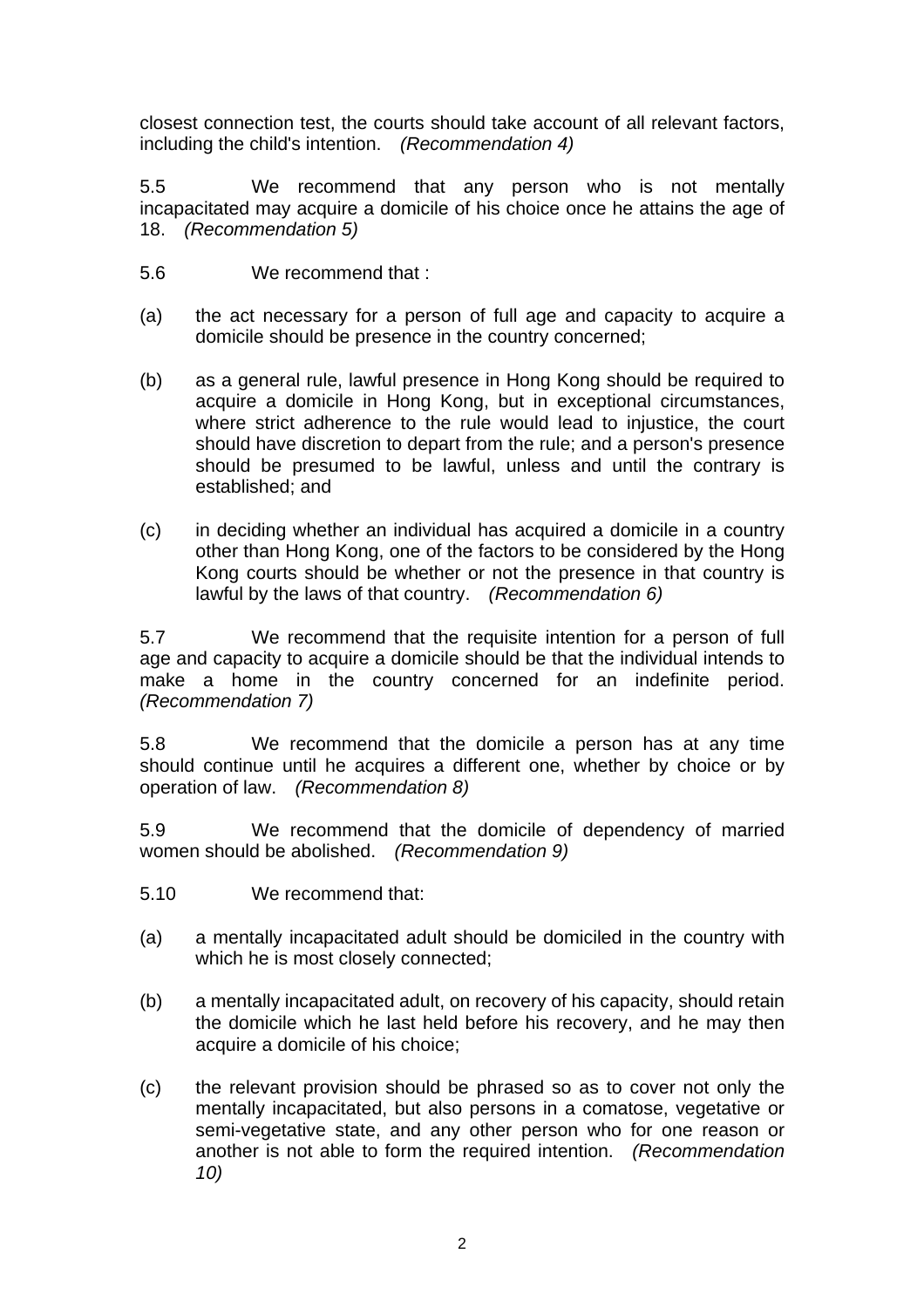5.11 We recommend that the normal civil standard of proof on a balance of probabilities should apply in all disputes about domicile. *(Recommendation 11)* 

5.12 We recommend that a person who is present in a federal or composite state and intends to make his home there indefinitely should, if not held to be domiciled in any law district within that state under the general rules recommended in this Report, have his domicile in the law district with which he is for the time being most closely connected. *(Recommendation 12)* 

- 5.13 We recommend that:
- (a) the Recommended Legislation should not have retrospective effect;
- (b) a person's domicile at any time before the commencement date of the Recommended Legislation should be determined as if the legislation had not been passed;
- (c) his domicile at any time after that date should be determined as if the Recommended Legislation had always been in force. *(Recommendation 13)*
- 5.14 We recommend:
- (a) that the Recommended Legislation on the rules for determining natural persons' domicile should be as comprehensive as possible;
- (b) that the Recommended Legislation should set out the following general rules on domicile:
	- no person can be without a domicile;
	- no person can at the same time for the same purpose have more than one domicile;
	- for the purposes of a Hong Kong rule of the conflict of laws, the question of where a person is domiciled is determined according to Hong Kong law;
- (c) that the Recommended Legislation should include a saving provision for the existing common law rules which are not inconsistent with the new statutory rules. *(Recommendation 14)*

# **Practical effects of recommendations**

5.15 We hope that the recommendations in this Report will improve this complex and confusing area of common law by simplifying the concept of domicile and making the ascertainment of a person's domicile easier.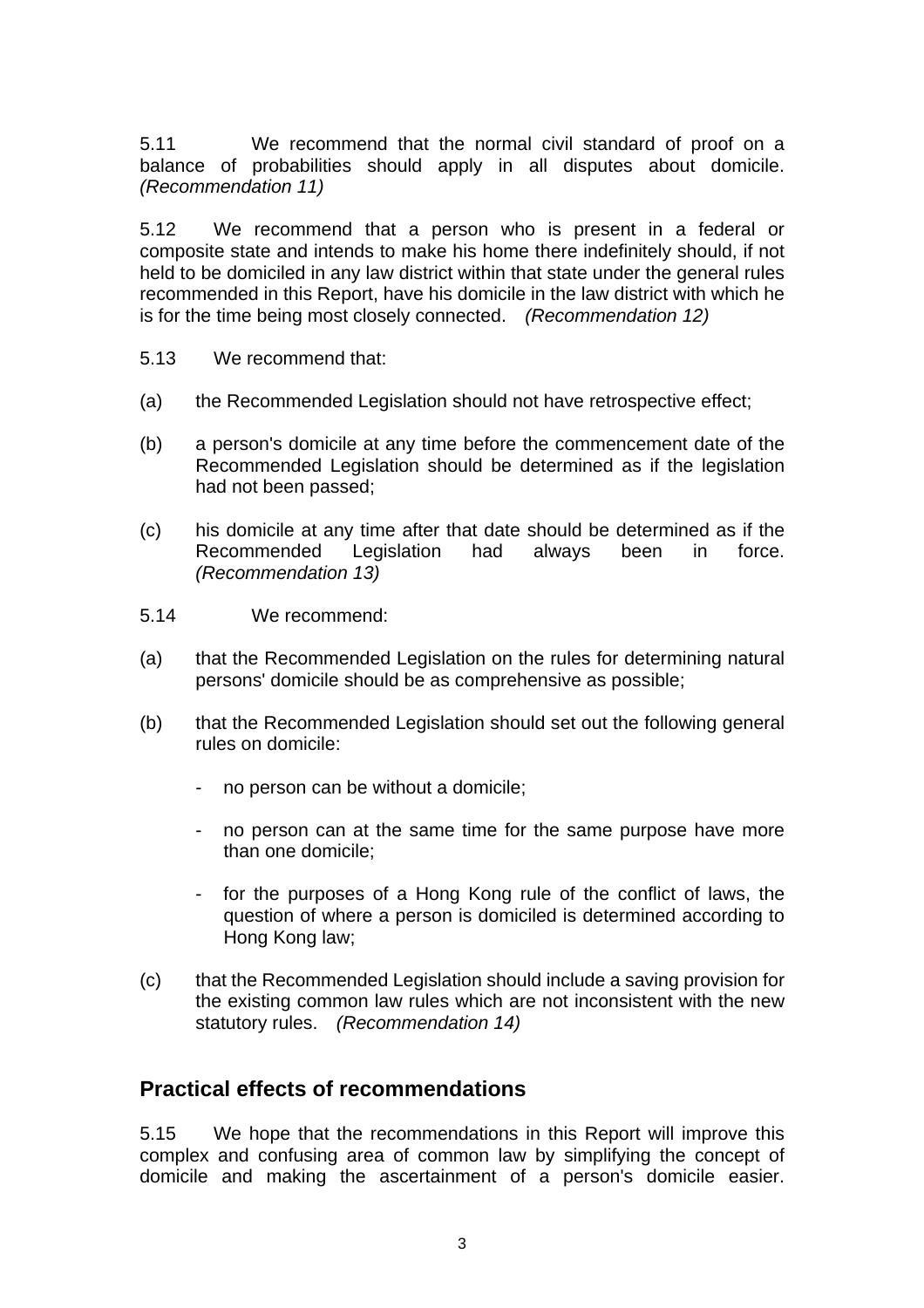Annex 3 tabulates the current rules and the proposed rules for comparison. In practical terms, we do not think that the recommendations would change the domicile of many people, with the exception of the proposed abolition of the married women's domicile, which would change the domicile of some married or recently divorced women. Those changes may have already taken effect as a consequence of Article 8 of the Basic Law., but we feel it is important to resolve this matter clearly, to remove any uncertainty, to deal with transitional problems expressly, and to eliminate a discriminatory rule from Hong Kong law once and for all.

5.16 Another major change is that relating to the domicile of children. The existing rules are essentially based on the Victorian idea of the father being the *pater familias,* and we believe that our proposals would more closely reflect modern realities. Lastly, the abolition of the concept of domicile of origin may also impact on some people's domicile. It is worth mentioning that the formation of the concept and its special tenacity were influenced by the desire of those resident in colonies overseas at the height of the British Empire more than a century ago to have their private and family life governed by the law of their homeland. In a different age, we question the validity of this special bias in favour of a person's first domicile, especially in the light of greatly increased mobility. We believe that the abolition of domicile of origin would make the domiciliary rules more in tune with the modern world.

#331289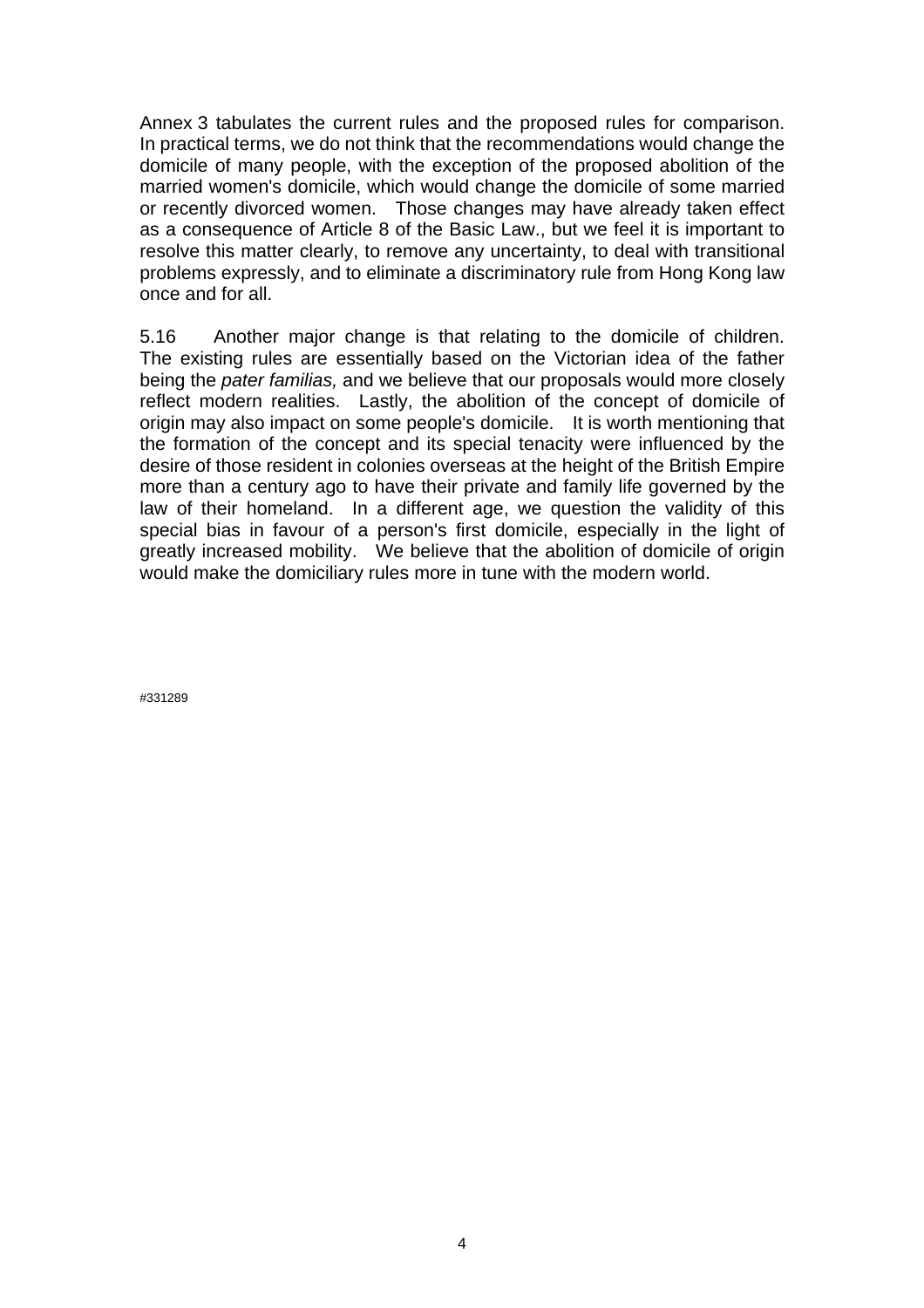# **TABLE COMPARING THE EFFECTS OF THE CURRENT RULES WITH THE PROPOSED RULES**

|                                                                                                                                                                                                         | <b>Under the Current Rules</b>                                                                                                                                                                                                                                                                         | <b>Under the Proposed Rules</b>                                                                                                                                                                                                                                                                                                                                                                                                                                                                                                                                                                                                                                                                                                       |
|---------------------------------------------------------------------------------------------------------------------------------------------------------------------------------------------------------|--------------------------------------------------------------------------------------------------------------------------------------------------------------------------------------------------------------------------------------------------------------------------------------------------------|---------------------------------------------------------------------------------------------------------------------------------------------------------------------------------------------------------------------------------------------------------------------------------------------------------------------------------------------------------------------------------------------------------------------------------------------------------------------------------------------------------------------------------------------------------------------------------------------------------------------------------------------------------------------------------------------------------------------------------------|
| Abolition of domicile of<br>origin                                                                                                                                                                      |                                                                                                                                                                                                                                                                                                        |                                                                                                                                                                                                                                                                                                                                                                                                                                                                                                                                                                                                                                                                                                                                       |
| (1)<br>F and his wife (M) lived and<br>were domiciled in Hong Kong<br>when C, their child, was born<br>within wedlock. M then<br>remarried an Englishman and<br>moved permanently to<br>England with C. | C's domicile of origin follows F's domicile at the<br>time of C's birth (ie Hong Kong), even though C<br>has only maintained a loose link to Hong Kong<br>after moving to England. In addition, C's domicile<br>of dependency, during F's lifetime, is the same as,<br>and changes with, F's domicile. | There will be no domicile of origin, and C, as a<br>child, will be presumed to be domiciled in the<br>jurisdiction where M, the parent with whom he<br>has his home, is domiciled. In this case, if M<br>has a domicile in England (which is probably the<br>case), C will be presumed to be domiciled there.<br>If, for any reason, the presumption does not<br>apply, C will be domiciled in the jurisdiction with<br>which he is most closely connected. In other<br>words, his domicile will not artificially follow F's,<br>and the court will consider all the relevant<br>factors before determining the jurisdiction with<br>which he has the closest connection.<br>Depending on the facts, that is likely to be<br>England. |
| (2)                                                                                                                                                                                                     |                                                                                                                                                                                                                                                                                                        |                                                                                                                                                                                                                                                                                                                                                                                                                                                                                                                                                                                                                                                                                                                                       |
| When B was born, his parents                                                                                                                                                                            | Since B had abandoned his New Zealand domicile                                                                                                                                                                                                                                                         | There will be no domicile of origin and so no                                                                                                                                                                                                                                                                                                                                                                                                                                                                                                                                                                                                                                                                                         |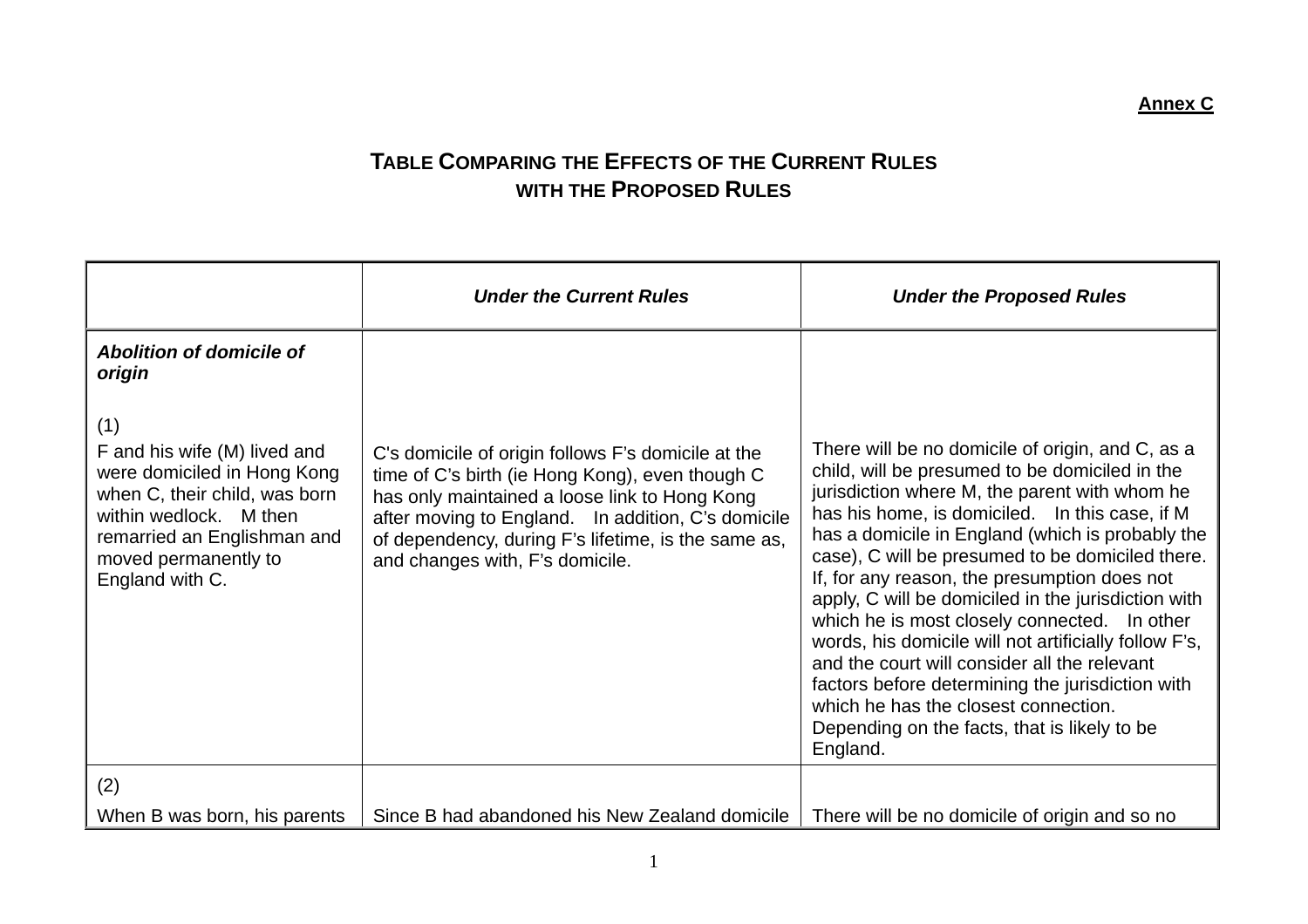|                                                                                                                                                                                                                                                                                                                                                        | <b>Under the Current Rules</b>                                                                                                                                                                                                                                                                                | <b>Under the Proposed Rules</b>                                                                                                                                                                                                                                                                                                                                                                                                                  |
|--------------------------------------------------------------------------------------------------------------------------------------------------------------------------------------------------------------------------------------------------------------------------------------------------------------------------------------------------------|---------------------------------------------------------------------------------------------------------------------------------------------------------------------------------------------------------------------------------------------------------------------------------------------------------------|--------------------------------------------------------------------------------------------------------------------------------------------------------------------------------------------------------------------------------------------------------------------------------------------------------------------------------------------------------------------------------------------------------------------------------------------------|
| were domiciled in Hong Kong.<br>At the age of 5, he moved with<br>his parents to New Zealand,<br>and then acquired a domicile<br>of choice there on reaching the<br>age of majority. He left New<br>Zealand at the age of 50 with<br>the intention of settling<br>permanently in Australia. On<br>his way to Australia, B died in<br>a plane accident. | of choice and had not acquired a new domicile, his<br>Hong Kong domicile of origin, received at birth,<br>would revive upon the abandonment. This is so,<br>even though he only had had a weak connection<br>with Hong Kong.                                                                                  | revival of it. A person's domicile will continue<br>until he acquires another one. Since B had not<br>acquired a new domicile when he died, his New<br>Zealand domicile would persist.                                                                                                                                                                                                                                                           |
| <b>Domicile of children</b>                                                                                                                                                                                                                                                                                                                            |                                                                                                                                                                                                                                                                                                               |                                                                                                                                                                                                                                                                                                                                                                                                                                                  |
| (3)<br>B, a child born within wedlock,<br>migrated to Sydney from Hong<br>Kong with his parents who<br>then acquired a New South<br>Wales domicile. Both of his<br>parents subsequently died in<br>Sydney and B returned to<br>Hong Kong to be brought up<br>by his grand-parents.                                                                     | B's domicile of dependence follows his father's (ie<br>New South Wales). Despite the fact that B has<br>not returned to, and has had a weak connection<br>with, Sydney, his New South Wales domicile of<br>dependence persists until he acquires a domicile<br>of choice after attaining the age of majority. | B will be domiciled in the jurisdiction with which<br>he is most closely connected, and the<br>presumptions will not apply as his parents have<br>already passed away. His domicile will not<br>artificially follow his deceased parents', and the<br>court will consider all the relevant factors before<br>determining the jurisdiction with which he has<br>the closest connection.<br>Depending on the<br>facts, that is probably Hong Kong. |
| <b>Domicile of Married women</b>                                                                                                                                                                                                                                                                                                                       |                                                                                                                                                                                                                                                                                                               |                                                                                                                                                                                                                                                                                                                                                                                                                                                  |
| (4)<br>W, domiciled in Hong Kong,                                                                                                                                                                                                                                                                                                                      | W is still domiciled in France because of her<br>domicile of dependency as a married woman,                                                                                                                                                                                                                   | W's domicile would be determined in the same                                                                                                                                                                                                                                                                                                                                                                                                     |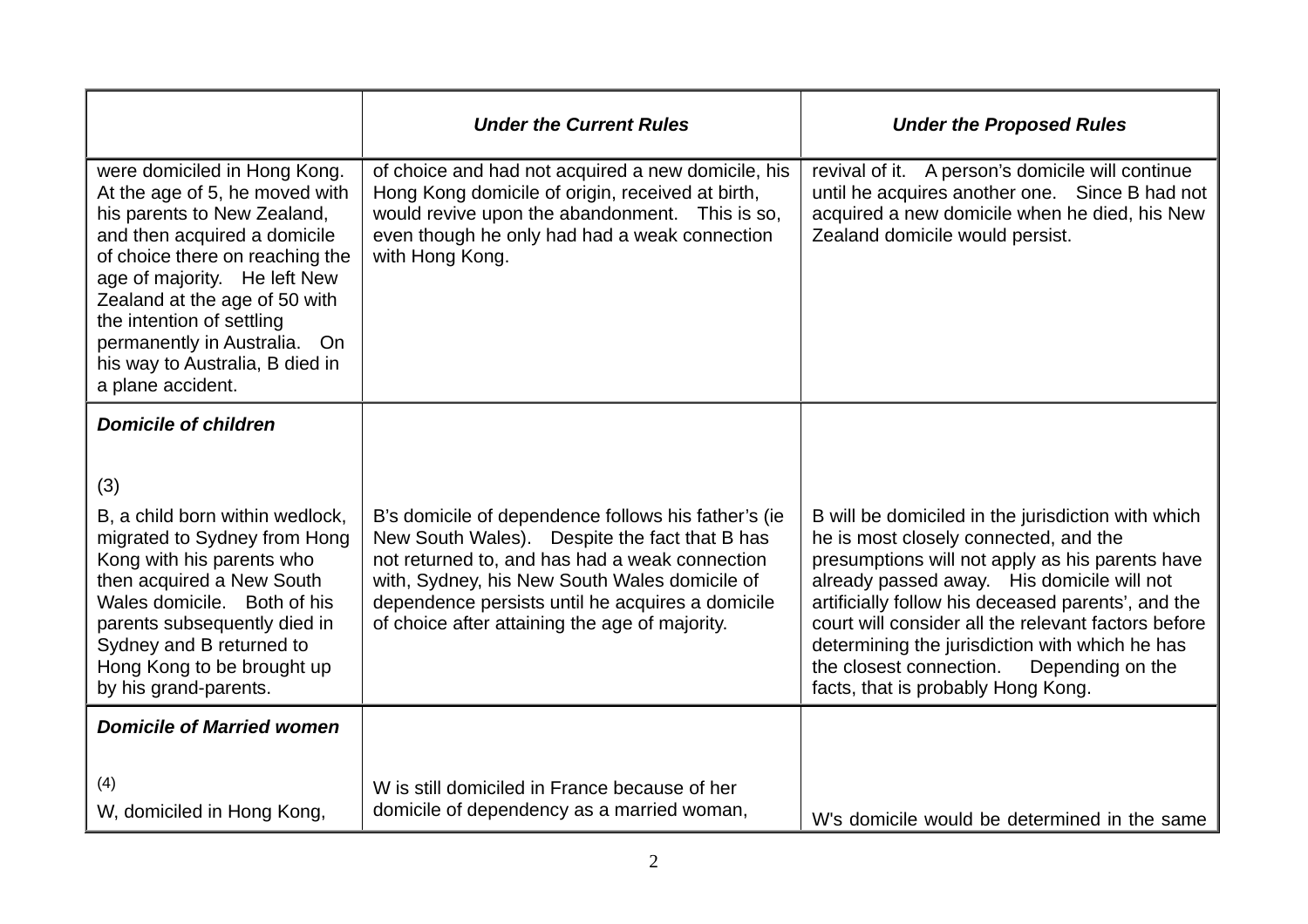|                                                                                                                                                                                                                                                                                                                                                                | <b>Under the Current Rules</b>                                                                                                                                                                                                                    | <b>Under the Proposed Rules</b>                                                                                                                                                                                                                                                             |
|----------------------------------------------------------------------------------------------------------------------------------------------------------------------------------------------------------------------------------------------------------------------------------------------------------------------------------------------------------------|---------------------------------------------------------------------------------------------------------------------------------------------------------------------------------------------------------------------------------------------------|---------------------------------------------------------------------------------------------------------------------------------------------------------------------------------------------------------------------------------------------------------------------------------------------|
| married H who was domiciled<br>in France. The couple lived<br>in France after the wedding in<br>Hong Kong. A few years<br>later, W went back to Hong<br>Kong, and then obtained a<br>decree of judicial separation.                                                                                                                                            | despite the decree of judicial separation and the<br>fact that the couple are living in different<br>jurisdictions.                                                                                                                               | way as that of other adults, instead of artificially<br>linking her domicile to her separated husband's.<br>Accordingly, W may be domiciled in Hong Kong,<br>provided that she intends to make her home in<br>Hong Kong indefinitely.                                                       |
| <b>Domicile of adults under</b><br>disability<br>(5)<br>B, domiciled in Hong Kong,<br>became a person under<br>disability when he was 25<br>years old and was then sent to<br>Shanghai for treatment so that<br>his sister, his remaining<br>next-of-kin, could take care of<br>him. B has already lived in<br>Shanghai for a number of<br>decades since then. | B's Hong Kong domicile persists so long as he<br>remains a person under disability.                                                                                                                                                               | B will be domiciled in the jurisdiction with which<br>he is most closely connected. The court will<br>consider all the relevant factors before<br>determining the jurisdiction with which he has<br>the closest connection. Depending on the facts,<br>that may be the Mainland of the PRC. |
| (6)<br>C, a child born within wedlock,<br>became a person under<br>disability. At 16, he was sent<br>by his father (F), domiciled in<br>Hong Kong, to an institution in<br>Guangdong province and has                                                                                                                                                          | C's domicile of dependency continues even<br>though he has already passed the age of majority.<br>Hence, his domicile changes with that of his father.<br>C is, therefore, domiciled in British Columbia, even<br>though he has never been there. | C will be domiciled in the jurisdiction with which<br>he is most closely connected. The court will<br>consider all the relevant factors before<br>determining the jurisdiction with which he has<br>the closest connection. Depending on the<br>facts, that may be the Mainland of the PRC. |